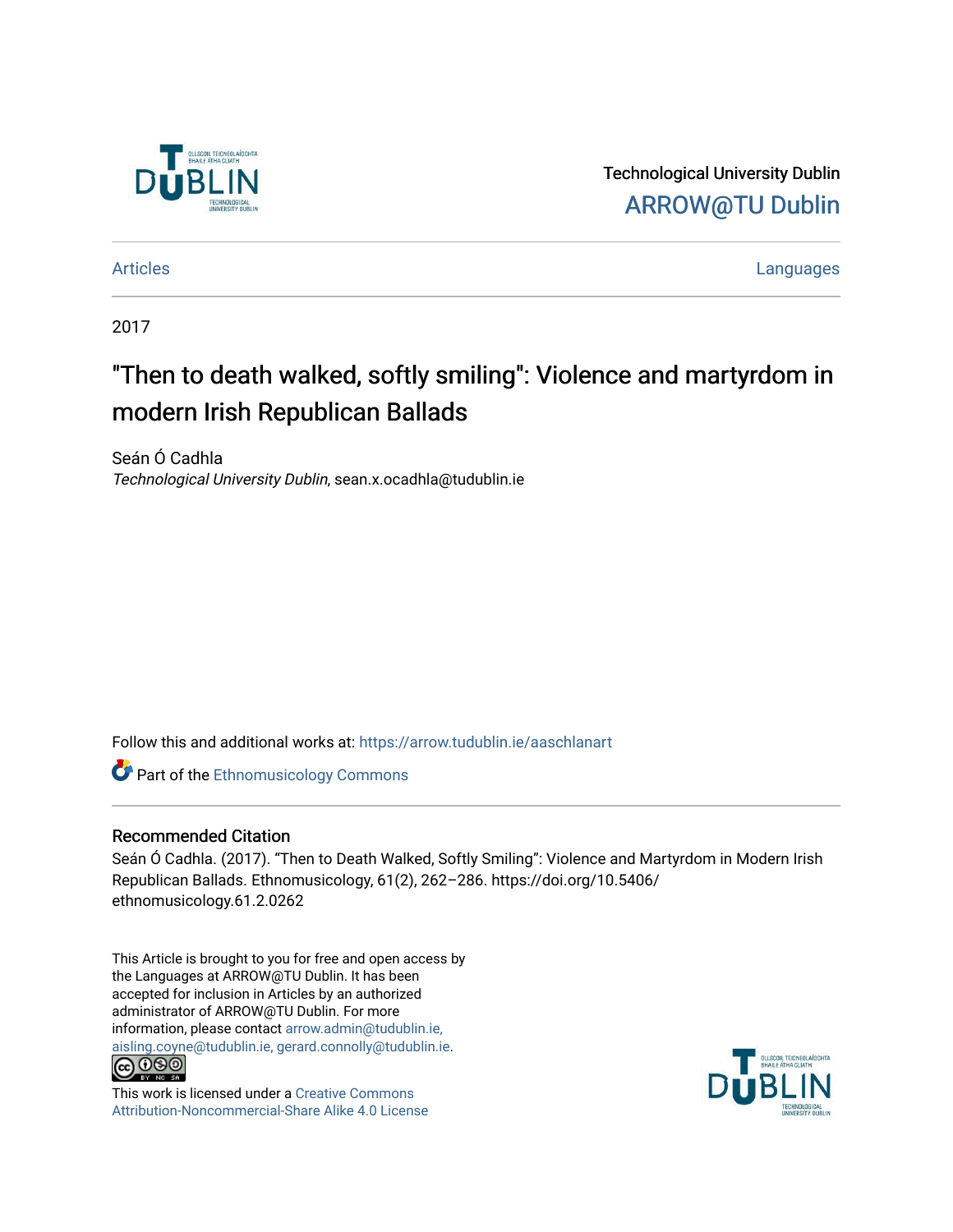# the society for<br>UNIVERSITY OF ethnomusicology **ILLINOIS PRESS**

"Then to Death Walked, Softly Smiling": Violence and Martyrdom in Modern Irish Republican Ballads

Author(s): Seán Ó Cadhla

Source: Ethnomusicology , Vol. 61, No. 2 (Summer 2017), pp. 262-286

Published by: University of Illinois Press on behalf of Society for Ethnomusicology

Stable URL:<https://www.jstor.org/stable/10.5406/ethnomusicology.61.2.0262>

# REFERENCES

Linked references are available on JSTOR for this article: [https://www.jstor.org/stable/10.5406/ethnomusicology.61.2.0262?seq=1&cid=pdf](https://www.jstor.org/stable/10.5406/ethnomusicology.61.2.0262?seq=1&cid=pdf-reference#references_tab_contents)[reference#references\\_tab\\_contents](https://www.jstor.org/stable/10.5406/ethnomusicology.61.2.0262?seq=1&cid=pdf-reference#references_tab_contents) You may need to log in to JSTOR to access the linked references.

JSTOR is a not-for-profit service that helps scholars, researchers, and students discover, use, and build upon a wide range of content in a trusted digital archive. We use information technology and tools to increase productivity and facilitate new forms of scholarship. For more information about JSTOR, please contact support@jstor.org.

Your use of the JSTOR archive indicates your acceptance of the Terms & Conditions of Use, available at https://about.jstor.org/terms



University of Illinois Press and Society for Ethnomusicology are collaborating with JSTOR to digitize, preserve and extend access to Ethnomusicology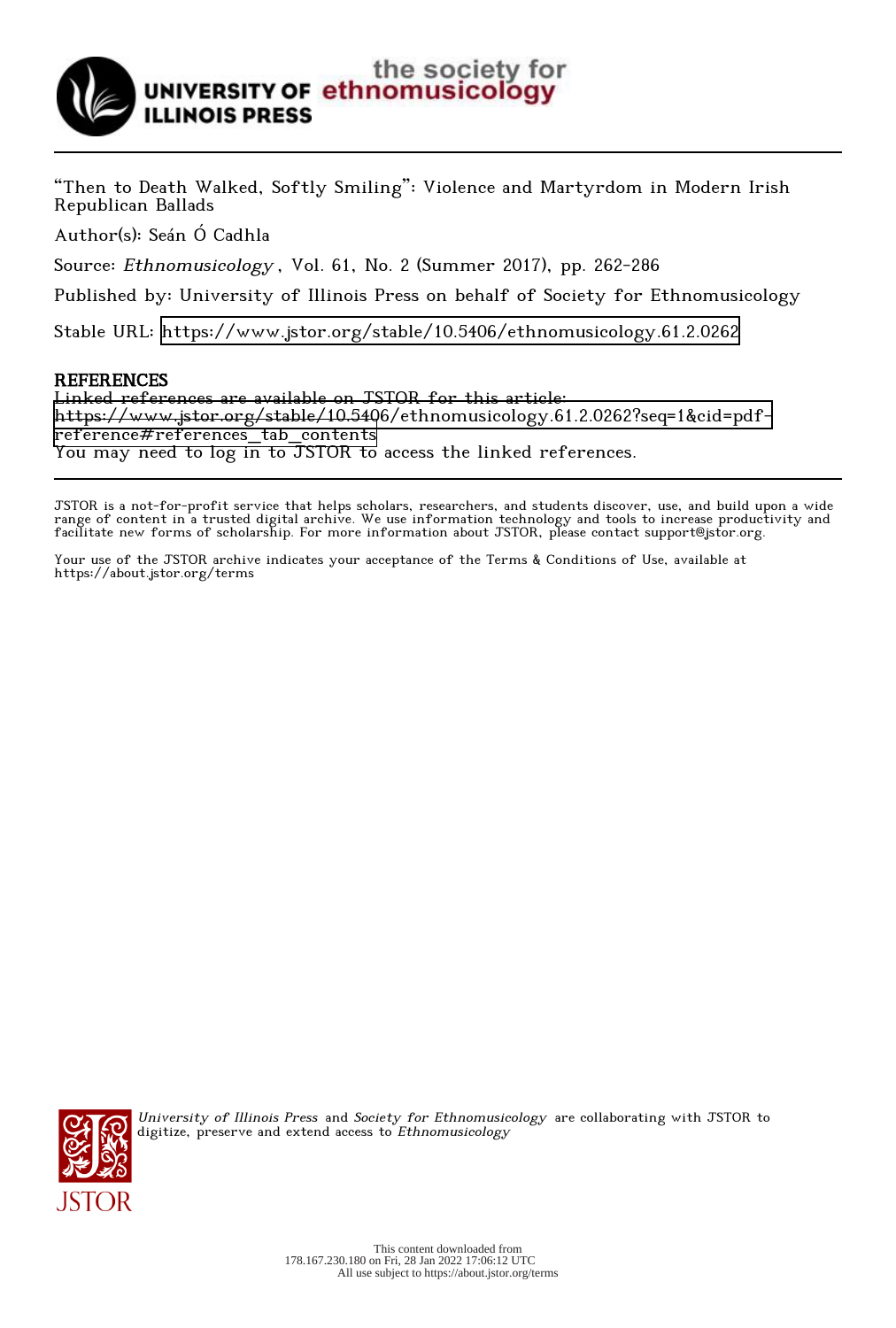# **"Then to Death Walked, Softly Smiling": Violence and Martyrdom in Modern Irish Republican Ballads**

SEÁN Ó CADHLA / Dublin Institute of Technology

**Abstract.** This article critically considers the representation of death within the song tradition of modern Irish Republicanism. I explore how such representations have changed in parallel with the various ideological metamorphoses that Irish Republicanism has undergone, specifically in the twentieth century. I argue that the centrality of self- sacrifice has resulted in the development of ballad narratives that deliberately obfuscate on the issue of Republican violence, resulting in the deaths of all Republican militants (regardless of cause or context), ultimately portrayed as a form of heroic self-martyrdom.

**Achoimre.** San alt seo, déantar anailís chriticiúil ar léiriú an bháis i dtraidisiún amhránaíocht Phoblachtach na hÉireann. Tugtar faoi deara na hathruithe a d'éirigh don léiriú seo mar throradh ar na claochlaithe idé- eolaíochta éagsúla a tháinig ar an bPoblachtachas le linn an fichiú haois go háirithe. Maítear ann go maolaítear foréigean Poblachtach sna bailéid atá faoi chaibidil d'aon ghnó, chun bás an mhíleataigh Phoblachtaigh a chur in iúl mar fhéiníobairt laochúil, beag beann ar chúis nó ar chomhthéacs.

Since the late eighteenth century, the political ballad has proven to be one of the most enduring and popular genres within the traditional song canon in Ireland, with output documenting the national struggle displaying both longevity and ubiquity (McCann 1995:52–54; McGimpsey 1982:7; McLaughlin and McLoone 2012:2; Zimmerman 1967:9–10). Historically, such narratives have displayed a broad and diverse sociocultural and political scope, with works documenting the deaths of militants occupying a notably prominent position within the tradition. This article examines how specific ideological tropes evident within modern Irish Republicanism have been represented and interpreted

<sup>© 2017</sup> by the Society for Ethnomusicology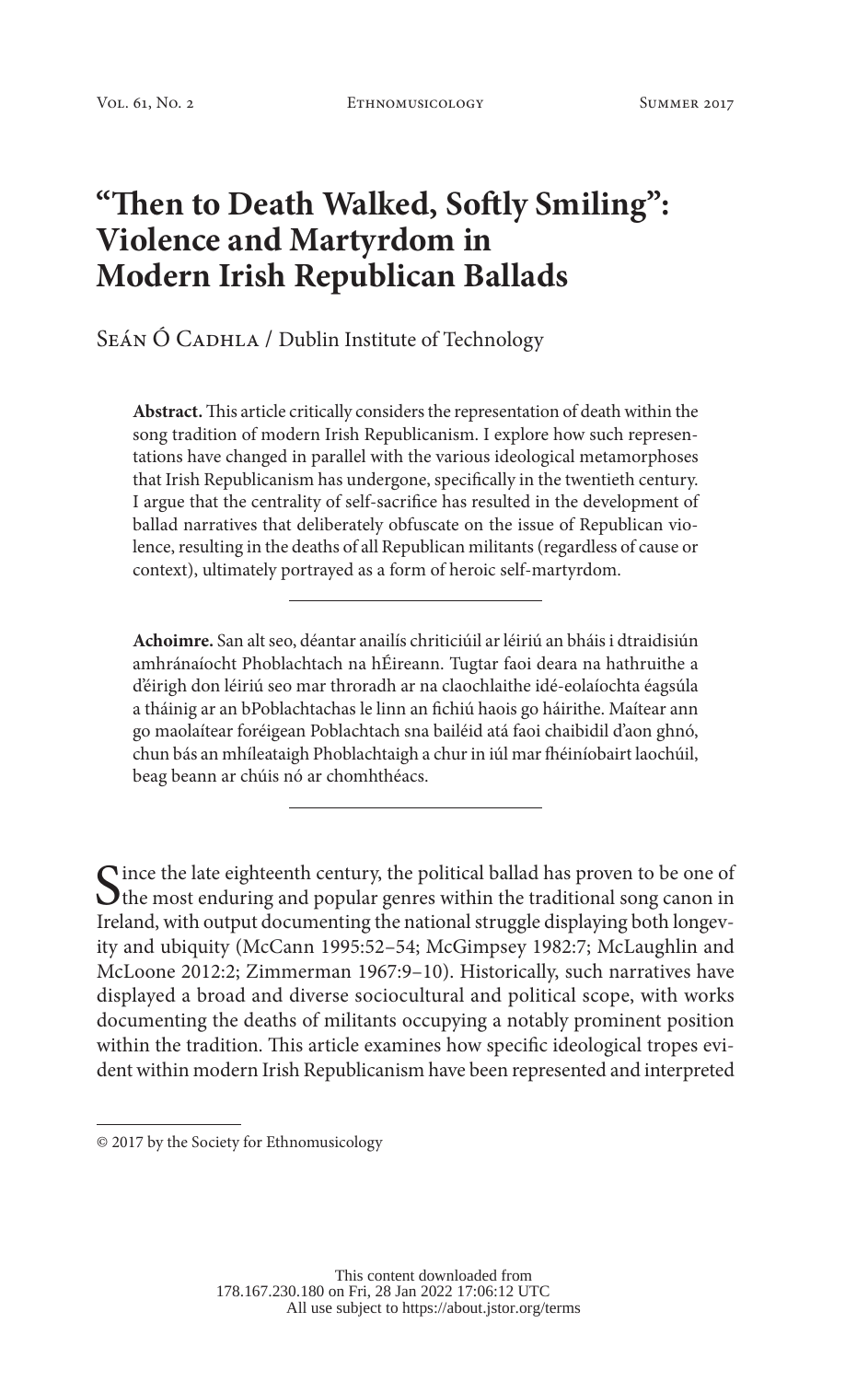within the broad canon of Republican death ballads.1 An overview of some of the more dominant ideological tenets of Irish Republicanism is presented in order to provide a framework within which these death narratives may be contextualized. An analysis of a diverse body of musical work is undertaken so as to evaluate the representation of these ideological tropes via the medium of the popular political ballad in Ireland. Particular attention will be paid to time frames in which the motifs of martyrdom and self- sacrifice have predominated in Irish Republicanism, such themes being particularly prevalent during the various periods of Republican hunger strikes. The research will also demonstrate that such representations of sacrificial death are not solely restricted to ballads that detail acts of self- immolation; instead, these representations enjoy a significantly broader commonality across the canon, thus reflecting the widespread elevation of the tropes of sacrificial endurance and heroic martyrdom within the modern militant Republican tradition.

# **From Disaster to Triumph: The "Perverse Psyche of Republicanism"**

While established commercial, social, and cultural links between the islands of Ireland and Britain have been documented from the fourth century onward (English 2006:29), the landing of Anglo- Norman forces in 1169 is traditionally regarded within popular Republican narrative as marking the initiation of a protracted campaign for the overall conquest of the entire island (Boyle 2011:93; Jackson 1971:23, 36–40).<sup>2</sup> The centuries of war and plantation that ensued would ultimately lead to the complete displacement of the old Gaelic *clann* structures and the consolidation of British rule throughout Ireland.<sup>3</sup> Campaigns—armed and otherwise—in opposition to the British politico- military presence in Ireland have been well documented within scholarly discourse and do not require further attention within the parameters of the current research. However, such campaigns (particularly those from the early twentieth century onward), along with the intervening periods of relatively uneasy peace, have been regularly characterized by ideological splits within the armed groupings involved, which in turn have been mirrored by fissures in their respective political wings. The pervasiveness of such organizational fracturing is noteworthy in that in the majority of instances, it has not been on the basis of the tactics employed; instead, it has primarily stemmed from the perceived "abandonment"—imagined or genuine—of what have come to be regarded as core ideological principles (Currie and Taylor 2011:98–99, 102–3; Sanders 2011:1–17).4 Despite such metamorphoses, Irish Republicanism has always retained as fundamental the pursuit and establishment of an independent all-island republic free from all external political and military involvement. This objective is to be pursued by all means available,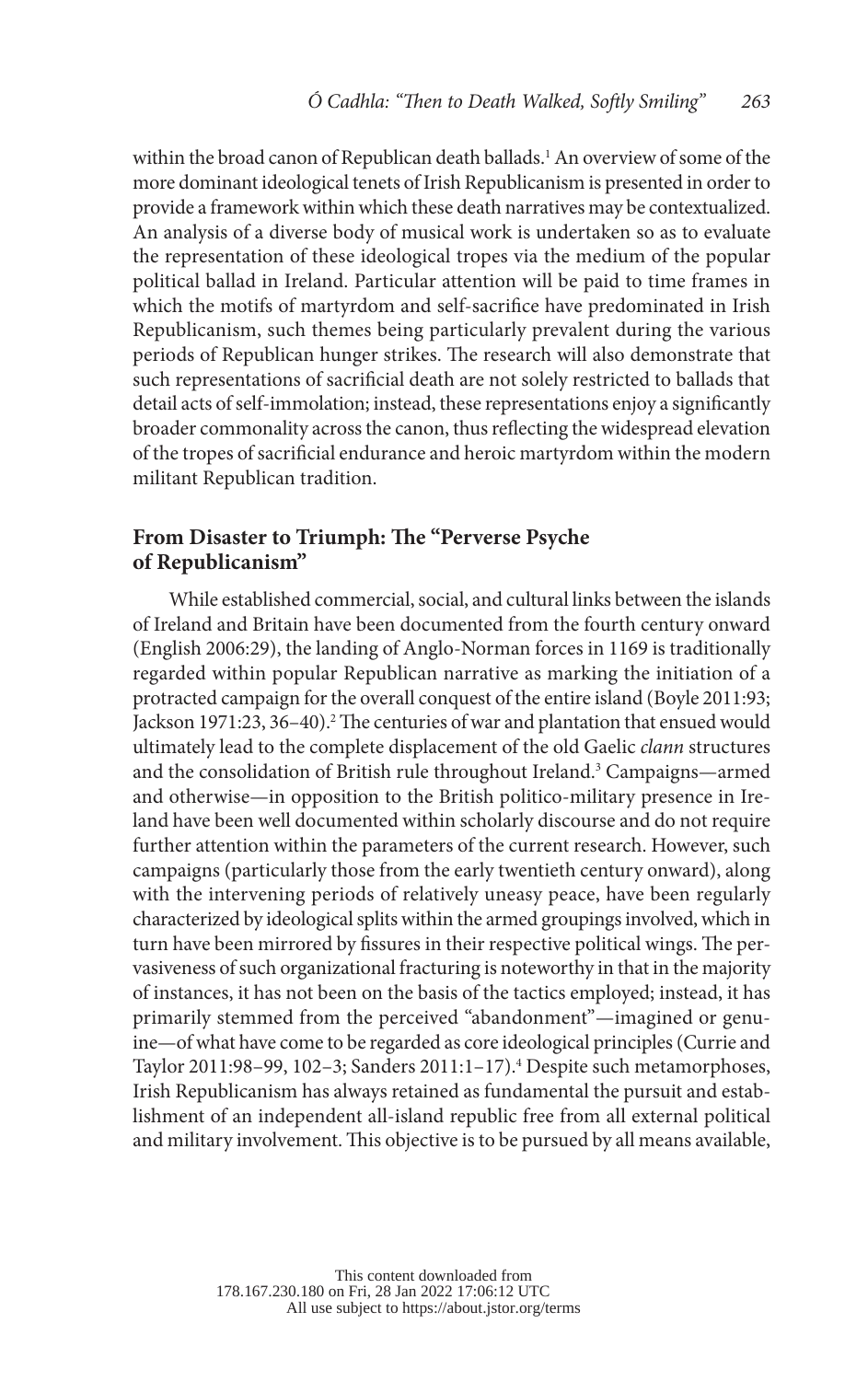up to and including the use of physical force. While the "armed struggle" is described by Republicans as "an option of last resort" (B. O'Brien 1995:358), it has through time come to be regarded by some as constituting a de facto component of Republican ideology.5 Thus, for its more essentialist practitioners and advocates, political violence transcends mere tactic and has become an integral ideological principle in itself (Currie and Taylor 2011:103),<sup>6</sup> a phenomenon that has infused the ideology with what Richard English has termed "a militancy proving more a matter of intense commitment than of practical fruitfulness" (2006:122). In tandem with these objectives and tactics, Irish Republicanism also exhibits a deeply rooted, quasi- theological adherence to self- sacrifice as an elementary prerequisite of national liberation, an ideological construct most famously extolled by Patrick Pearse at the graveside of Jeremiah O'Donovan Rossa in 1915.7

 Such essentialism gained popularity from the late nineteenth century onward (Sweeney 2004:338; Zimmerman 1967:66, 69) but became deeply calcified within the Republican belief structure in the aftermath of the Easter 1916 Rising, following the execution of all sixteen of the principal leaders.<sup>8</sup> Easter Week proved a totemic event in the Irish national struggle that for Republicans had "all the sacrificial significance of High Mass" (Coogan 2005:3), thus forever cementing the role of the sacrificial martyr within the physical- force tradition.

 The predominance of, and rigid adherence to, such an essentialized ideological construct has regularly obfuscated—and, indeed, often superseded—the politico- military activity actually engaged in by Republicans. Thus, to the most doctrinaire and dogmatically pure Republicans, military failure via ideological adherence will ubiquitously trump political gain via expedient pragmatism (Frampton 2011:28, 83–85; Ó Broin 2009:13; Sanders 2011:9). This paradoxical construct has created what Patrick Bishop and Eamon Mallie have observed to be "the perverse psyche of Republicanism . . . turn[ing] disaster into an emotional triumph" (1987:455), a trope that predominates in the musical works under review.

 The concept of national freedom requiring a symbolic cleansing of the nation's soul is not restricted to the actual death itself but is also evident within the hagiographic treatment of protracted endurance and suffering within Republican popular culture. Tim Pat Coogan describes this ideological binary as "a dual standard of endurance as well as infliction" (1980:14), citing a speech by Irish Republican Army (IRA) hunger striker Terence MacSwiney as typical of the double- edged dynamic that predominates in physical- force Republicanism in Ireland.9 Similarly, Richard Kearney notes that "the violence of the IRA is unusual in that it is as much a violence suffered as a violence inflicted," arguing that Republican armed activity essentially comprises "a violence to end all violence. . . . [It is] 'sacrificial,' in that it promotes suffering and bloodshed as prerequisite to ultimate justice, freedom and peace" (1980–81:62).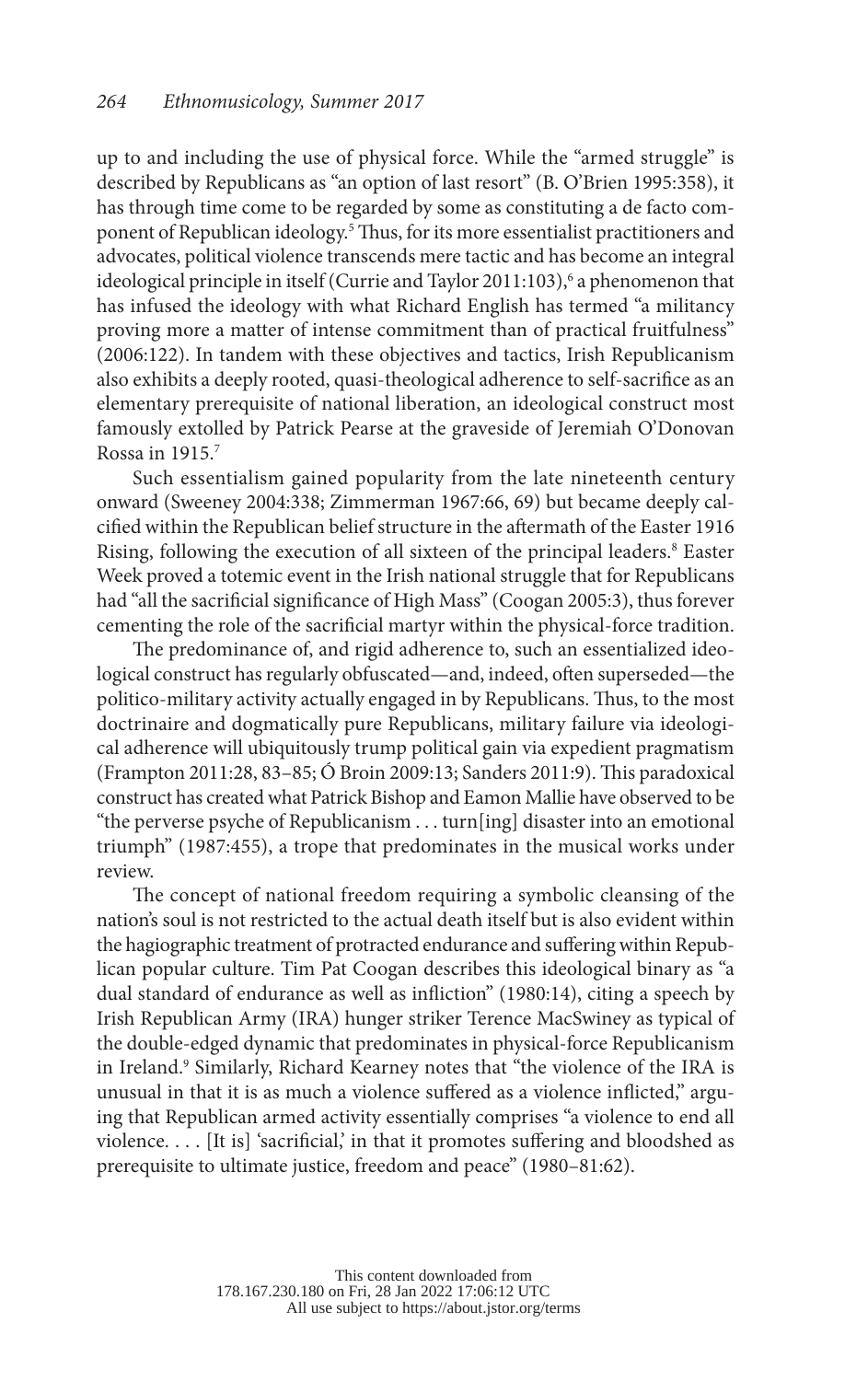Kearney further observes that Republican violence promotes an ideological belief system that "invests their campaign of 'resistance and suffering' with the sanctity of an ancestral rite. The sacrificial victim must undergo his passion and crucifixion before arising to liberate his community from its bondage. By commemorating the violence of their Fenian forebears, the IRA seem to be operating on the prerational and atavistic conviction that they can fulfil the redemptive promise of their martyrdom" (1980–81:62–63).

 While there is manifestly a "profoundly religious, Catholic quality" (English 2004:210) to this aspect of Republican ideology, self-immolation does have a well- attested secular tradition in Ireland as far back as the Brehon Laws of the pre- Norman era, during which it had significant legal standing (Coogan 1980:15; Kelly 1988:182-83, 241).<sup>10</sup> Despite such well-established historical origins, the ideological centrality of self-immolation within Republicanism only came to prominence in the early twentieth century. It should be noted that the term "self- immolation" can often be the subject of academic subjectivity and reinterpretation, and the term is used advisedly within the current research.

Michael Biggs describes the phenomenon of self-immolation as "an individual intentionally killing himself or herself (or at least gambling with death) on behalf of a collective cause," noting that "although the word 'immolation' strictly means 'sacrifice,' since the 1960s it has become synonymous with fiery death. My definition of self- immolation encompasses other methods of self- inflicted death" (2005:173, 174). He further broadens the definition by asserting that "martyrdom can resemble self-immolation" (174). He does, however, stop short of describing hunger striking as such, claiming that such death can be averted by the granting of concessions: "With self- immolation, by contrast, death is not conditional on the opponent's (in)action" (174).

 Within academic discourse on Irish Republicanism, the term "selfimmolation" is used consistently, often in significantly differing contexts. Hunger striking is referenced as self- immolation by George Sweeney in two separate articles, within both their texts and their titles: "Nor were the ten men who died at the Maze prison [in 1981] the first to do so from self- immolation" (1993:10); "Human sacrifice and self-immolation were prevalent both in Celtic culture and in pagan Irish mythology" (2004:337); "Self-immolation through hunger striking is not a phenomenon peculiar to Ireland" (343). Timothy Shanahan likewise comments: "Some of those who embarked on self-immolation [in 1981] were prevented from carrying out their martyrdoms by family interventions" (2009:51). Seán Moran goes beyond the parameters of the Irish hunger strike tradition, conflating self- immolation with the British execution of sixteen Republicans in the aftermath of the 1916 Rising: "[Patrick] Pearse recognized that this theology led to self-immolation, exchanging a wretched existence for everlasting life and eternal victory" (1991:20). D. George Boyce deploys similar usage, referencing "the personal and psychological reasons why, in the end,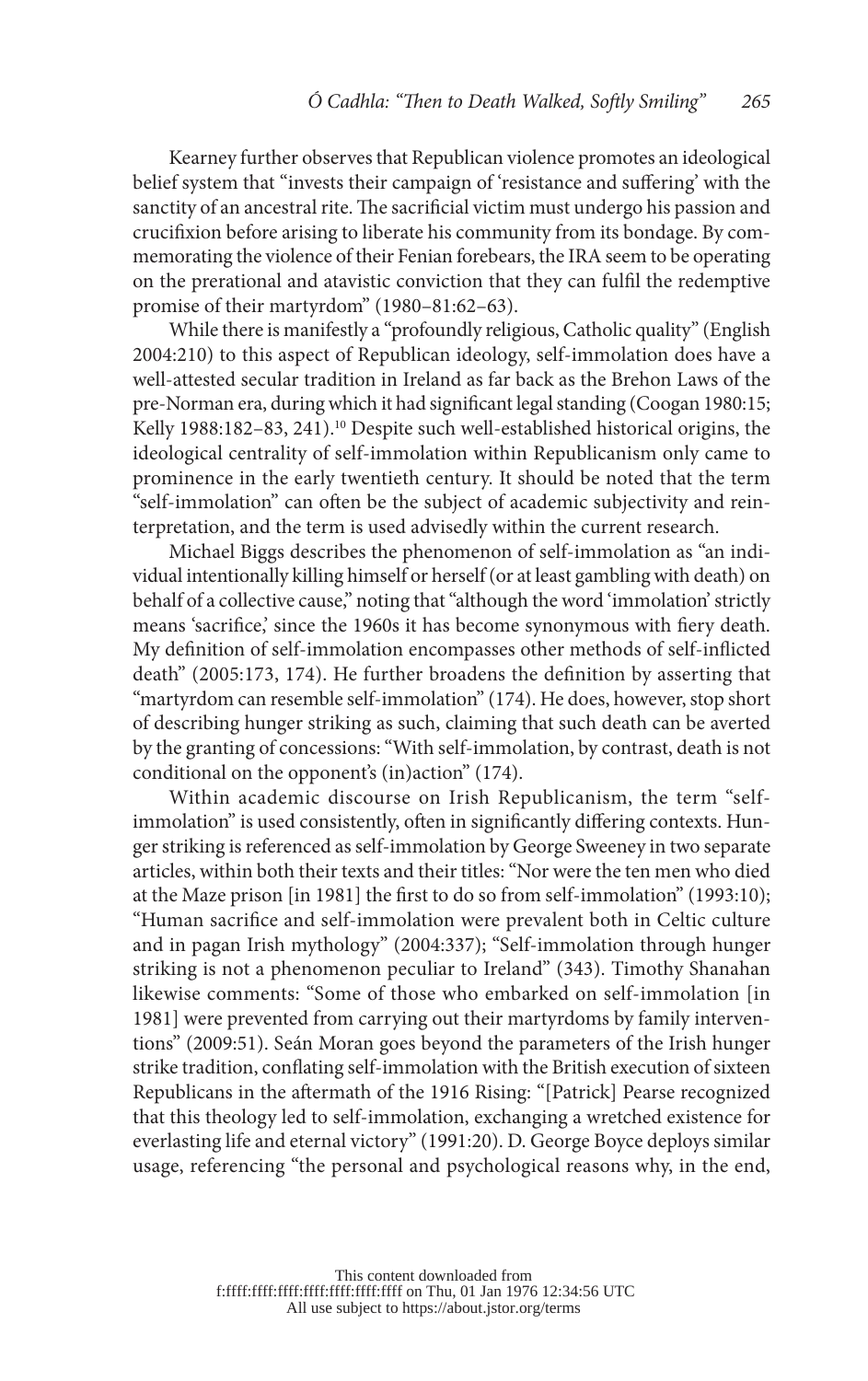self-immolation was [Patrick Pearse's] only choice. Death compensated for failure in life" (1996:168). Thus, the sacrificial deaths narrated in the ballads under review, while not falling into the strict definition of self- immolation traditionally deployed, do have a profoundly self- immolative *context* within the Irish national struggle. That this ideological shift toward the lionizing of martyrdom was also reflected in the attendant ballad tradition has been noted by George Zimmerman (1967:69–72), who remarked that the "doctrine of 'blood sacrifice' and of messianic martyrdom does not belong to the nineteenth century street ballads. . . . It became really popular after Easter Week [1916]" (71-72).<sup>11</sup>

Despite the longevity of the Republican song tradition previously referenced, the position of such ballads within Irish folk music has undergone some considerable change in recent decades in terms of performance, style, and popularity. Until the 1970s, such works enjoyed a broad cultural appeal and were popularly taught to children in primary schools. With the emergence of the modern Troubles in the late 1960s, however, the position of Republican ballads (along with many other aspects of Irish cultural life) underwent considerable reevaluation within popular public discourse. Nightly television news reports of bombings and shootings suddenly gave the historical figures in such ballads a modern- day resonance that disconcerted many. May McCann notes that while such ballads "might function in the South [of Ireland] as a nostalgic fireside song . . . in the North [of Ireland] it would be a song of resistance" (2003:927). Framed within the context of an ongoing armed struggle by Republicans, these ballads served as a contemporary (and highly uncomfortable) reminder of the violent origins of the Irish state, with their underlying message of glorious selfsacrifice jarring significantly with the more modern, cosmopolitan, and socially progressive image that the Irish political and economic establishments were keen to project at the time. From the early 1970s onward, Irish government authorities pursued an unstated policy of political and cultural containment of the escalating northern conflict, with the period noted as one of historical revisionism and widespread political censorship (see Corcoran and O'Brien 2005). Republican ballads did not escape such restrictions, with the Irish state public broadcaster RTÉ (Raidió Teilifís Éireann) effectively ceasing to play such works on television and radio, albeit via publicly undeclared broadcasting directives.12 While rigorous academic research on this unofficial ban is scant,<sup>13</sup> an insight into the prevailing censorious atmosphere can be gleaned from the comments of folksinger Christy Moore during a live performance for Republican prisoners at Portlaoise Prison:<sup>14</sup>

This is a song myself and Dónal Lunny wrote a while ago.<sup>15</sup> There's a music journalist—God be good to him, he's died since: he was killed in a plane crash—but he hated me altogether. He was always slagging everything I did and everything I ever recorded, but then I recorded this song, and Jaysus [Jesus], he gave it a great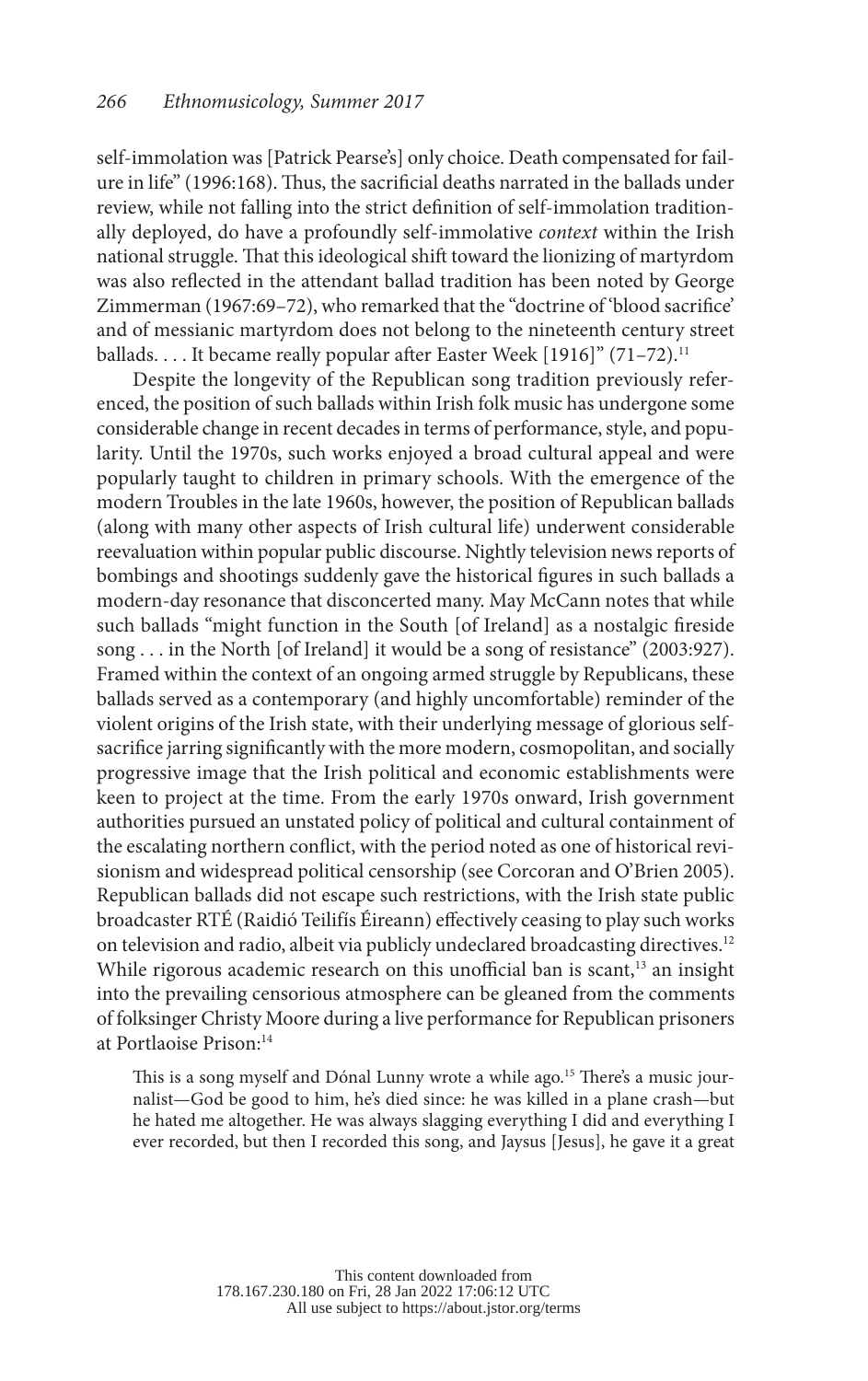write- up altogether. He said: "It's great to see Christy Moore giving up all that auld political shite and singing a decent love song." Well, he was right, but he didn't really understand what the song was all about, and they played it for about six weeks on RTÉ until some eejit [idiot] in the *Poblacht* [*sic*] wrote what it was about.16 One of them intellectuals up in Belfast wrote what the song was all about, and it was all over for the song anyway—they banned it straight away.17

 During this period, censorship of Republican songs was not solely the preserve of state authorities, as there is also widespread evidence of self- censorship by musicians regarding contemporary political violence. Numerous high- profile performers publicly eschewed musical works that were overtly militant, most notably, the internationally acclaimed ballad group The Dubliners. Diarmaid Ferriter notes how the group "stopped singing 'rebel songs' in the 1970s, the climate deeming their Irish ballads politically incorrect" (2012:270).18 Leading member Ronnie Drew articulated this position in a 2008 interview broadcast by RTÉ: "There were certain IRA songs that we did sing which were funny. Like, at the time, 'The Old Alarm Clock' was funny. . . . I remember in 1969, I said I wouldn't sing another rebel song because of the trouble that was in the North of Ireland, because that would be my contribution. . . . I would be a Republican at heart, [but] when little children start getting killed and . . . stuff like that—I just didn't want to know" (RTÉ 2009). Interestingly, "The Old Alarm Clock" narrates the capture and imprisonment of an IRA man in London during the organization's bombing campaign that lasted from January 1939 to March 1940 and caused the deaths of seven civilians and the execution by hanging of two IRA volunteers. That such a ballad could be regarded as "funny" points to some of the more complex and nuanced aspects (if not, in fact, sheer cognitive dissonance) that pertain to the historical view of physical- force Republicanism in Ireland. Despite these sentiments, The Dubliners did continue to play a number of ballads with overtly physical- force narratives. Examples include "Kelly, the Boy from Killane" and "The Merry Ploughboy," but perhaps as 1798 and 1916 narratives, respectively, the mists of time had clearly blunted the songs' violent edges sufficiently so as to not discomfort the sensibilities of a 1970s audience—or, indeed, a folk group, as the case may be.

 As Republican ballads form part of a living folksong tradition, musical arrangements have understandably varied through time, similar to the social, cultural, and political contexts outlined above. The correct method of musical performance is, as ever, within the remit of the individual performer, with varying deliveries possible depending on time, place, and audience. Of the ballads currently under review, all with the exception of "Joe McDonnell" are in major keys and performed as standard I**–**IV**–**V arrangements resolving to a tonic.19 This produces a notably mild musical ambience, along with a considerable degree of lyrical dissonance, given the dark subject matter narrated. Regarding time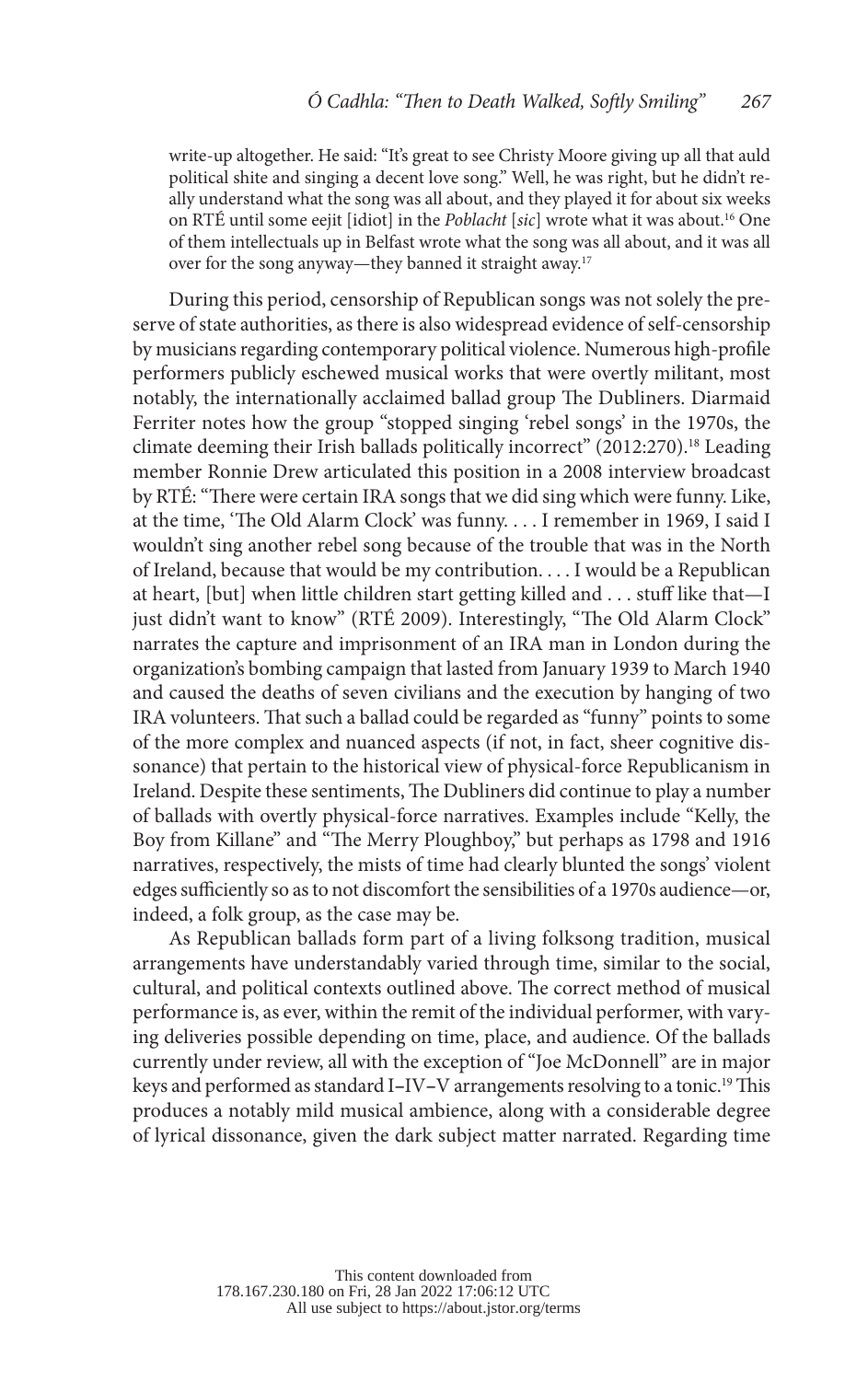signatures, all except one are set to lilting **<sup>4</sup> <sup>4</sup>** arrangements, with "Brave Billy Reid" sung in traditional waltz time. Similar to the major key melodies and standard musical progressions used, the deployment of such gentle tempos is again somewhat incongruous, given the songs' emotionally bleak and thematically violent narratives. Clearly, one can never be fully sure whether this deployment is by accident or by design, so appropriate caution should be exercised before attributing specific motives.

 This musical innovation does nonetheless pose an intriguing musicological question: Did ballad writers consciously embrace overtly "softer" musical arrangements so as to subtly reflect the elevation of the self- sacrificing martyr within late nineteenth- and early twentieth- century Irish Republicanism? Were such keys and time signatures deemed necessary for what are clearly commemorative and quite often hagiographic works?<sup>20</sup> The simplicity of the musical arrangements, while being somewhat typical of traditional Irish folksongs, does provide an indication as to where the importance of these works lies. Such compositions are primarily narrative and secondly musical, a reflection of their commemorative (i.e., past) and inspirational (i.e., contemporary/future) propaganda functions. While it is obviously preferable for the music to complement such lyrics, this is not necessarily regarded as being one of the essential roles of the Republican ballad. Furthermore, an examination of Republican songbooks particularly those from the mid- twentieth century onward—reveals a significantly large number of ballads that contain no musical notation whatsoever to accompany the texts, again pointing toward the primacy of lyrical content. *Songs of '98: The Year of the French* (1997), for example, provides music for only thirteen of the forty-five ballads included, and one major fiftieth-anniversary commemorative songbook, *The Tricoloured Ribbon* (1966), contains fifty-six ballads without any accompanying music. Similarly, *Songs of Resistance* (2001), the definitive collection of over 120 modern Republican ballads from 1969 onward, again contains no musical notation whatsoever. This is not to suggest, of course, the complete absence of music from all songbooks; however, it does point to the preeminence of the lyrical aspect of the tradition and to the broader propaganda function served by these songs, which, as suggested above, tends to supersede the importance of melody.

 Within the broad parameters of folk music, the narrative ballad will always reflect the sociocultural mores of the community to which it finds itself related (Casey, Rosenberg, and Wareham 1972:397–403; Ferris 1970:439–49; Ó Cadhla 2012:69–70). Thus, we may reasonably expect the Republican ballad to provide us with a significant ideological insight into the Irish physical- force tradition itself and, by extension, the community that sustains it to the present day (McGimpsey 1982:7; Zimmerman 1967:9–10). The current research has examined a diverse cross section of death ballads from within the broad repertoire of Republican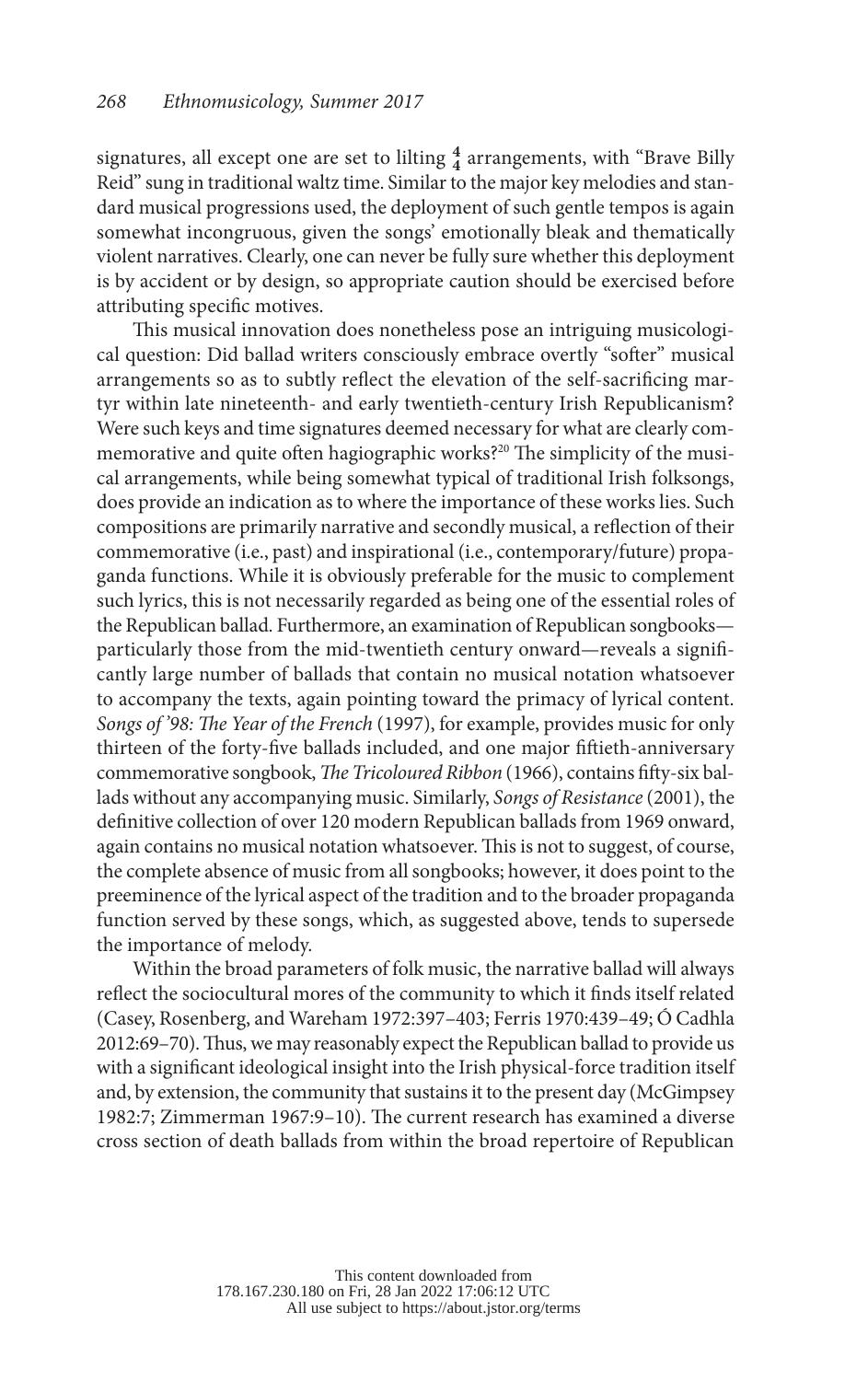song so as to establish how protracted endurance and sacrificial martyrdom both key ideological tenets of essentialist Irish Republicanism—are promoted within the tradition.

 Three distinct subgenres of Republican death narrative have been identified: (1) death via hunger strike; (2) death via state execution; and (3) death via armed confrontation.21 Being thematically reflective of the underlying political ideology, such works are regularly constructed on the correlated tropes of self- sacrifice and national liberation. This holds true with a notable consistency, despite the markedly different death scenarios narrated (i.e., the dignified hunger striker in his cell versus the unrepentant Fenian on the hangman's scaffold versus the classic depiction of the armed liberation fighter).

 While the tropes of self- sacrifice and rebirth are more readily associated with the self- immolative context of the hunger strike, they are also evident—albeit in considerably more nuanced form—in Republican execution ballads. As will be demonstrated, this is due primarily to the protagonists' ability and willingness to absorb British (or, indeed, Irish) state violence and punishment. Such thematic representation is not so readily achieved, however, in ballads narrating Republican deaths in the context of violence that has been perpetrated by Republicans themselves. Here, in clear juxtaposition to the classic MacSwiney maxim, the Republican is not, in fact, enduring but is actually inflicting violence, a narrative feature that has resulted in the development of some interesting literary conventions by ballad writers. While analyzing output from the latter category, I will show that the sacrificial endurance trope of the physical- force tradition is represented by the evasion and blatant obfuscation of any references to acts of Republican violence. In such instances, ballad writers are not simply claiming that Republicans have no responsibility for the violence they inflict; rather, they are stating quite baldly that Republican violence does not, in fact, exist in the first instance, such is the centrality of peaceful self- sacrifice within popular Republican tradition.22 While the central characters in all three contexts are clearly sacrificing their lives in manifestly different ways, they all share a notable commonality in the eagerness with which they approach, and indeed embrace, their certain death. The narrative impact of such fatalism is that deaths resulting from both execution and armed conflict are elevated into a form of self-immolation within Republican ballad tradition, as will be observed in the following selections.

# **"I Bow My Head to Their Rage and Hate": Self- Immolation in Republican Song**

 As observed, the mythological tropes of self- sacrifice and rebirth became embedded within the Republican psyche post- Easter 1916. One of the prominent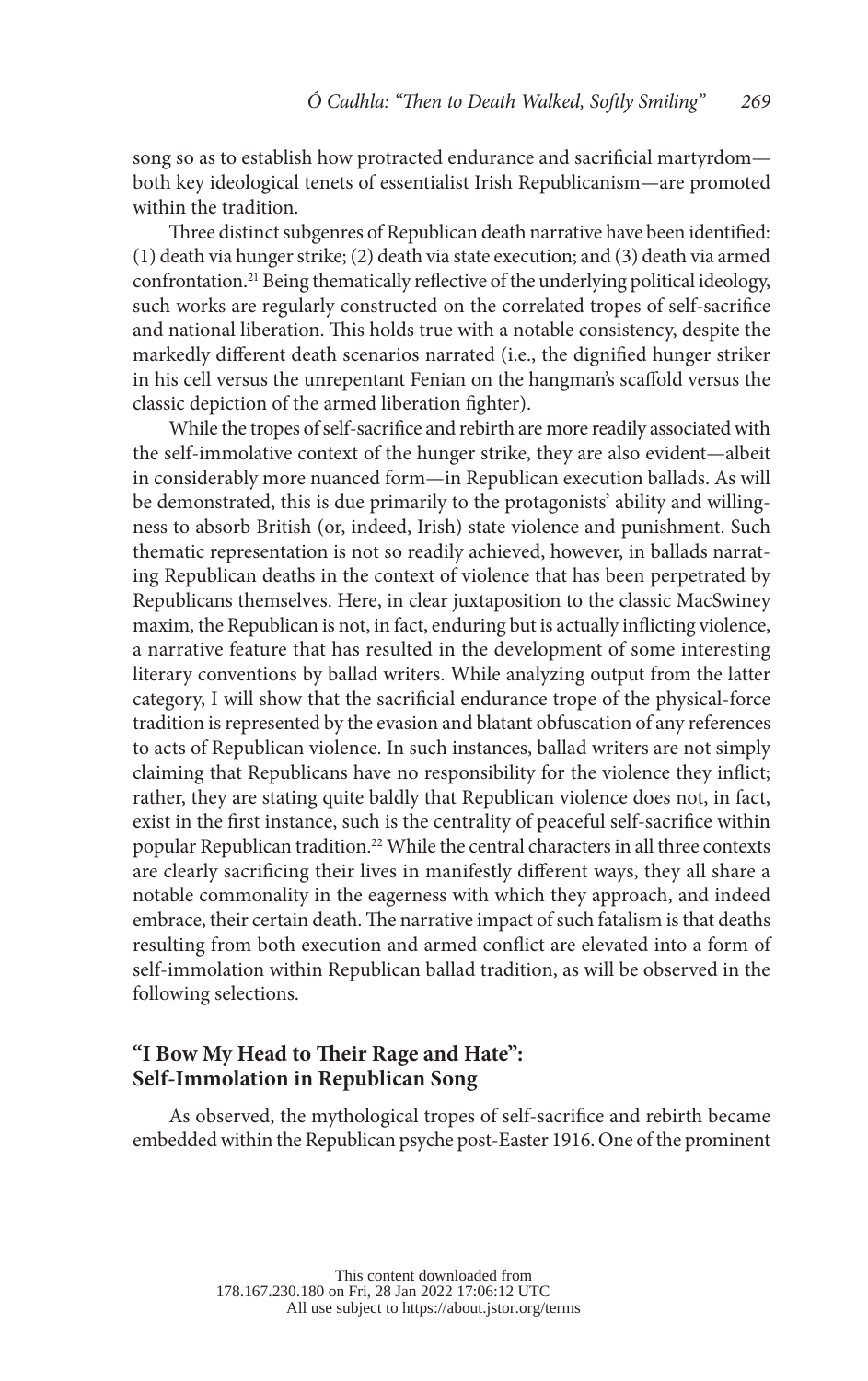participants in the Rising, Thomas Ashe, penned the autobiographical (and ultimately prophetic) ballad, "Let Me Carry Your Cross for Ireland, Lord!" while imprisoned in England (O'Mahony 2001:13-15).<sup>23</sup> The ballad promotes the motifs of sacrificial endurance preceding a national regeneration, with the narrative conveying a hybridity of religious and political imagery in which Ashe entreats Jesus directly to facilitate Ashe's own martyrdom. He likens his role within the Irish struggle to that of the Crucifixion, the opening line of each verse repeating the titular invocation. In an echo of a popular Catholic recitation, Ireland is "weak with tears" and portrayed as a long- suffering, lamenting mother, Róisín Dubh, who, despite witnessing her own son's martyrdom, gains solace from the knowledge that his death will alleviate the suffering of others.<sup>24</sup>

 The "cause of Róisín Dubh" is a cross that Ashe must personally carry so as to enable national resurrection, the elevation of the Irish struggle to that of Jesus's Crucifixion being a popular dramatic ploy evident throughout Republican ballad tradition. In the opening verse, while acknowledging the unfinished task of 1916, Ashe predicts further unavoidable conflict, stating that for Ireland, "The hour of her trial draws near." The trope of national rebirth is developed by describing this "trial" in language evocative of a woman in childbirth ("And the *pangs* and the *pain* of the sacrifice / May be *borne* by comrades dear" [emphasis added]). The narrative quickly descends into abject fatalism. While many appear willing to assist Ireland in her hour of need ("Though anxious and all as they are to die / That Ireland may be spared"), Ashe pleads to be singled out for martyrdom ("But, Lord, take me from the offering throng, / There are many far less prepared").<sup>25</sup>

 Verse 2 shows Ashe as having rationalized his decision ("My cares in this world are few") and actively preparing for a death that will guarantee him glorious immortality ("And few are the tears will fall for me / When I go on my way to You"). His suffering—like that of Christ—will alleviate a similar fate for others, but, perhaps more importantly, it will provide inspirational force to his own generation of Republicans and beyond:

Spare! Oh spare, to their loved ones dear, The brother and son and sire, That the cause we love may never die In the land of our heart's desire.

The language employed in verse 3 is explicitly sacrificial, with Ashe now actively inviting martyrdom:

Let me suffer the pain and shame, I bow my head to their rage and hate And I take on myself the blame. Let them do with my body whate'er they will.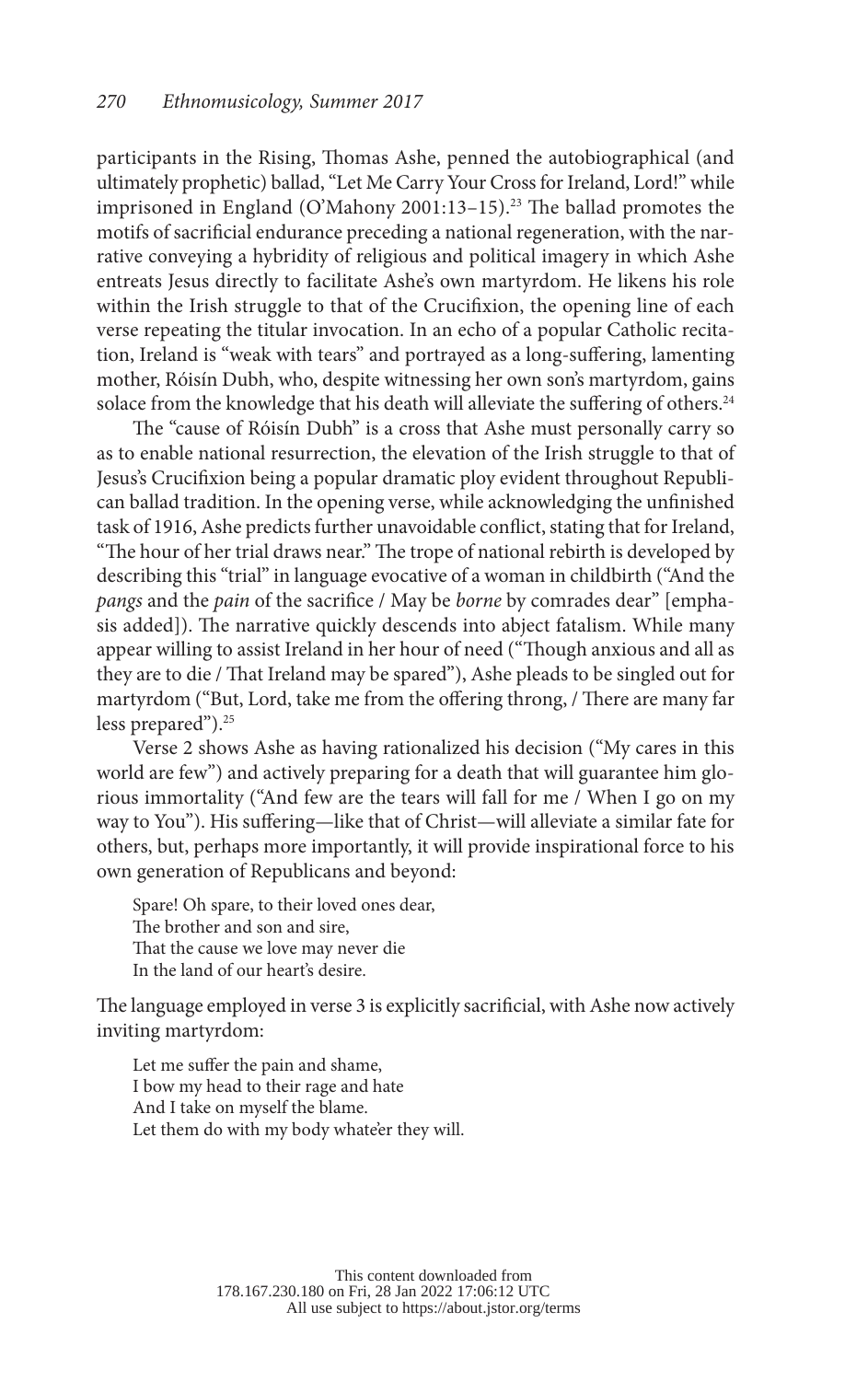Again, he offers his life in order to spare others who may rededicate themselves to the completion of the national struggle: "My spirit I offer to You, / That the faithful few who heard her call / May be spared to Róisín Dubh."

 A subsequent commemorative ballad, entitled "In Memory of Thomas Ashe," reaffirms the ideological exposition evident in the original work (the ballad was written under the pseudonym "Benmore"; O'Mahony 2001:28). Again, the suffering of Ashe and Ireland is at one with that of Christ, who is addressed directly in the narrative in a notably confrontational tone, an implication, perhaps, that he does not fully appreciate the gravitas of what Ashe has actually endured on both Ireland's and Christ's behalf:

And he bore Your cross for Ireland, Lord, And for glorious Mary's name. He struggled with a daring soul To enrich his country's fame.

Thus, the self-immolation of Ashe has facilitated a welcome martyrdom (and an ensuing immortality) that should not be mourned, as now, "the glory of that cross was his."

Similar to the post-1916 period, the predominance of self-sacrifice and related ideological constructs came very much to prominence during the H-Block hunger strike of 1981.<sup>26</sup> Many ballads were written during the period of the strike itself and in its immediate aftermath, with all following a similar trajectory. One such work, "Ten Deathless Heroes Die and Ireland Lives," provides several illustrative examples of the pervasiveness of the tropes of sacrificial endurance and rebirth within the Irish physical- force tradition (*Songs of Resistance* 2001:17).

 This ballad is an almost completely revised version of a previously released work, "Forever on My Mind" (Moore 1984:94); however, there are marked contrasts between the two.<sup>27</sup> The latter is a quasi-sentimental recollection of the hunger strike narrated by a participant in the widespread street protests of the time. Only in verse 1 are we presented with imagery evocative of rebirth and national reawakening ("Darkened years of winter have passed, / Summer waits for spring before it lives"). The imagery of winter is used to describe the years of protest preceding the hunger strike ("Blanket clad and wasted the winter has been long"); however, the arrival of spring—a thinly veiled analogy for national regeneration and liberation—is uncertain, as "no gleam of hope a thoughtless nation gives." Verse 2 follows an essentially commemorative trajectory, stating that the memory of the hunger strikers will remain undiminished in the mind of the narrator, who also describes a sense of collective helplessness at the futility of supportive street protests ("In silence we walked through the streets / As one by one our hunger strikers died"). Here, we are presented with imagery of a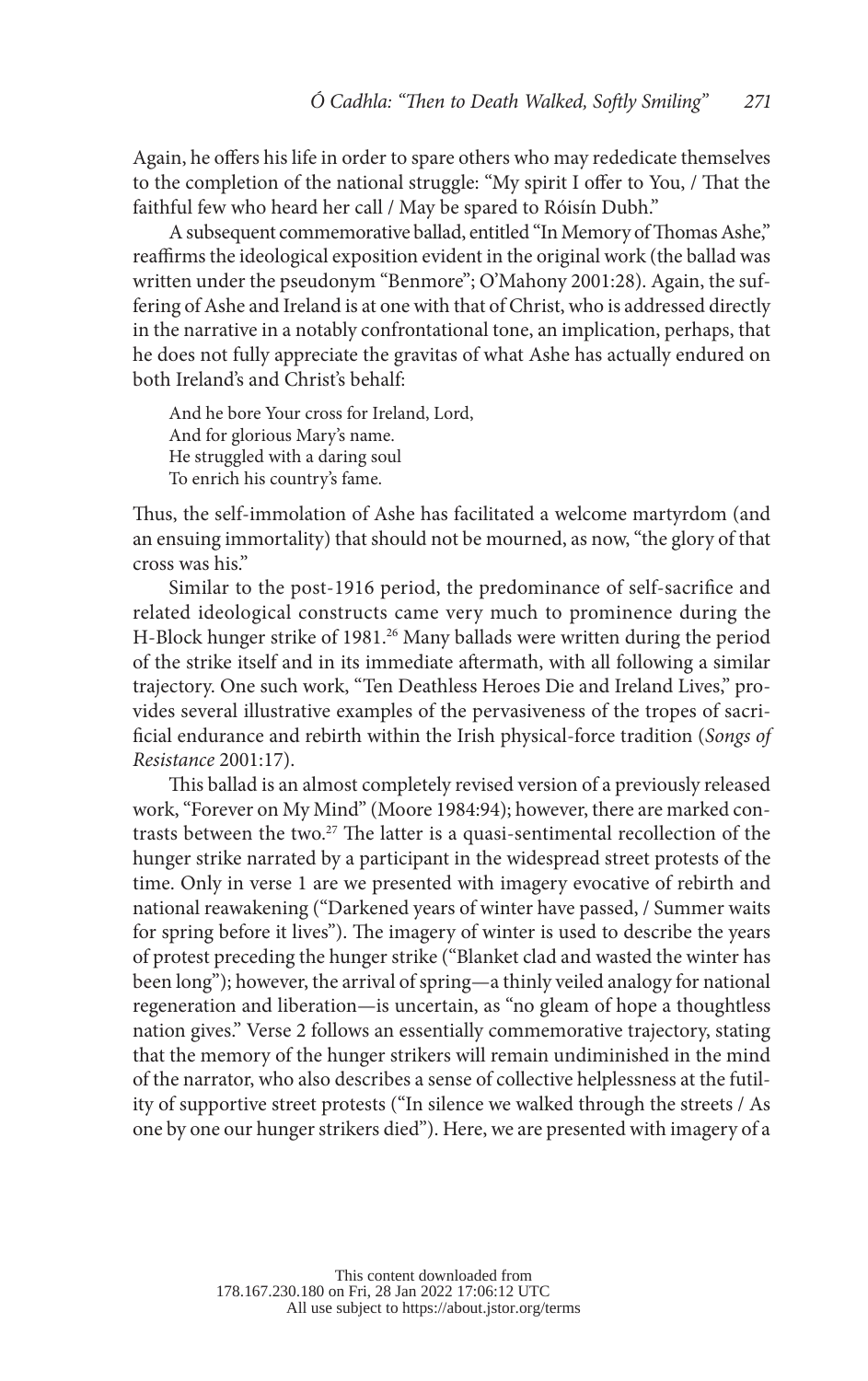dejected people who are intellectually detached from both the hunger strike and the ongoing conflict and thus in need of regeneration, which will be achieved via the sacrificial endurance of the hunger strikers.

 This theme is developed within the reworked narrative, "Ten Deathless Heroes Die and Ireland Lives," which brings us back onto more familiar territory. The paradoxical wording evident in title is indicative of the previously highlighted ideological juxtapositions that underpin militant Irish Republicanism, with the entire narrative centering on the self-immolation of the hunger strikers as a functional conduit for national rebirth. The ballad opens with the same verse as the original but inserts a qualifying second verse that extrapolates on the winter/spring analogy used previously. In an obvious echo of Pearse's 1915 polemic, the audience is presented with "anguished men, by sacrifice, again enkindle flames, / The dawn of Spring emerges from their graves." The Irish people are shown to be no longer oblivious to unfolding events. Instead, they are now a revived mass, united behind the hunger strikers and, by extension, refocused on the national question ("Sacrifice, in tempest, has raised us once again, / No more the cold indifference which depraves").

 The ineffectiveness of street protests in the context of the cycle of deaths in the original ballad has been replaced with imagery of unified mobilizations across Ireland ("Towns and cities echo back the tramp of marching feet, / The names of 'Ten' our banners now enshrine"). There follows a further three verses that describe a post**–**hunger strike Ireland in which "the nation's soul" has been revived by the deaths in the H- Blocks, having been "cleansed again by vapours from their blood. / . . . Again we've found the manhood which forever kindles hope." The attendant phraseology is rich in sacrificial language (i.e., martyred, revives, cleansed, risen, rising, lives again, purging, redeeming), and while the narrative does not contain the explicitly religious motifs found in comparable ballads, the writer cannot resist the familiar trope of fusing the suffering of Republican martyrs, the Irish people, and the crucified Christ into one ("Eight hundred years of darkness is our loss. / . . . Ten martyred men, our glory and our cross").28

#### **"High upon the Gallows Tree": Execution in Republican Song**

 While the above works portray Republican self- sacrifice and resultant immortality within the very specific context of the hunger strike, the trope is not restricted to thematically self- immolative output. Similar representations of death are also evident in the extensive number of execution ballads within the genre. Both Ellen O'Brien (2003:159) and George Zimmerman (1967:93) note that it is common for execution narratives to contain highly moralistic sentiments on behalf of the condemned (i.e., regret, repentance, fear of death, etc.).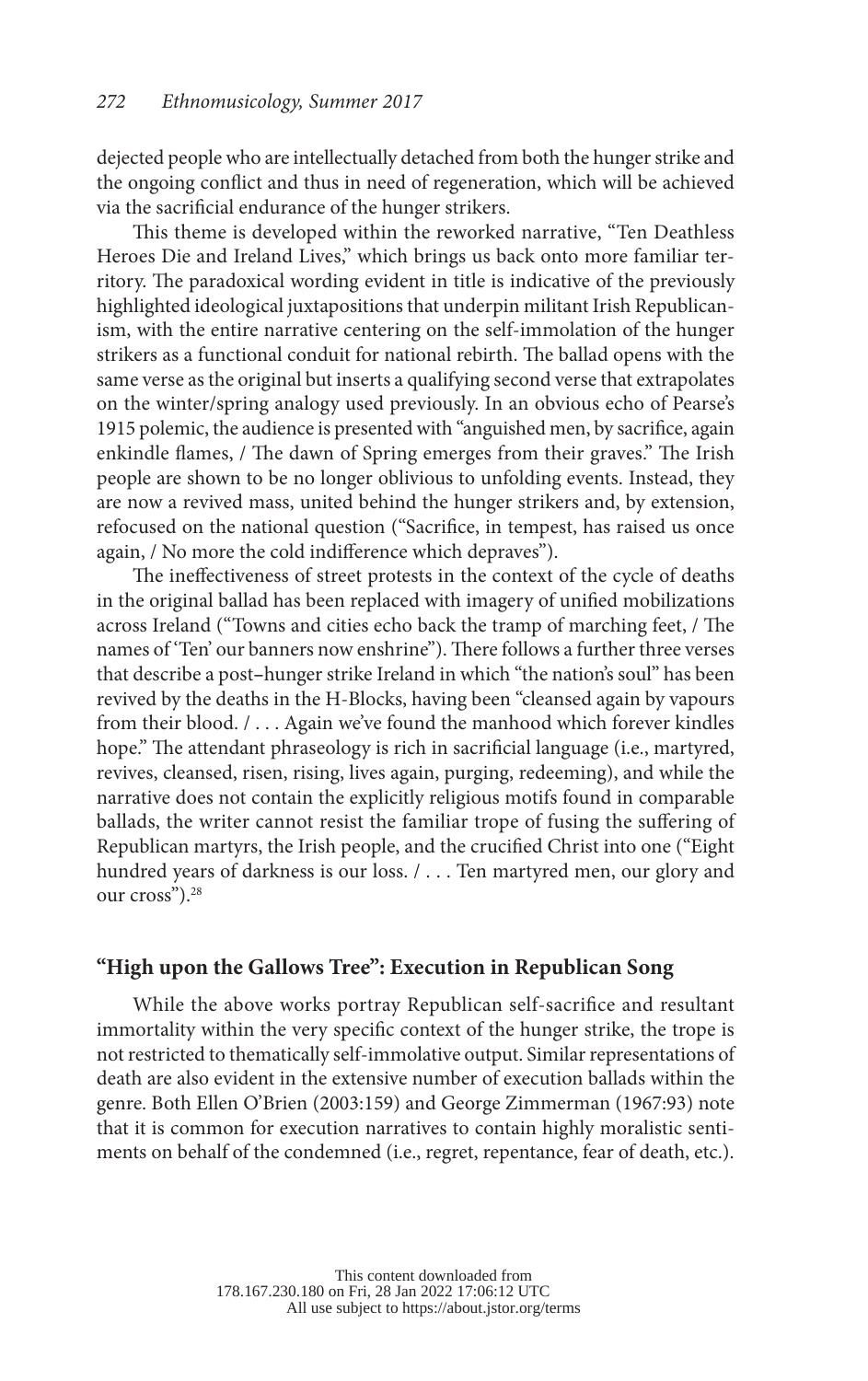In the context of Republican ballads, however, execution narratives perform quite the opposite emotion in that they serve primarily as platforms for the display of patriotic bravery and justification for the Irish struggle. One of the more famous of these works, "Kevin Barry" (Cronin 1965:51–52), provides a markedly sentimental account of events prior to the eighteen- year- old's death by hanging on November 1, 1920.<sup>29</sup> Throughout the narrative, the execution itself is deliberately downplayed so as to be of almost secondary dramatic importance to Barry's own willingness to sacrifice his life, a key trait of Republican execution ballads.30 Verse 1 describes the morning of the execution and portrays Barry as offering no resistance to his captors, thus facing death with characteristic stoicism ("High upon the gallows tree, / Kevin Barry *gave* his young life for the cause of liberty" [emphasis added]) and resolute in the face of his impending fate ("As he walked to death that morning he proudly held his head on high").<sup>31</sup>

 Barry's Republican credentials are accentuated in verse 2, where he requests to be shot "like a soldier" (i.e., a political prisoner) and not hanged "as a dog" (i.e., a criminal). Verse 3 returns to the familiar themes of endurance and suffering, highlighting Barry's opportunity to extricate himself from his predicament. He can easily escape the scaffold by simply imparting information, but, predictably, he refuses, thus hastening the inevitable fate that he gladly embraces:

British soldiers tortured Barry just because he would not tell The names of his brave companions and other things they wished to know. "Turn informer or we'll kill you!" Kevin Barry answered "No!"

 Similar to the hunger strikers who can simply wear a convict's uniform, Barry can extricate himself from his impending death by informing, but he chooses not to, thus carrying the cross by explicit choice. There is a pervasive sense of fatalism throughout the ballad coupled with a predetermined set of dramatic roles, which, when fulfilled, will facilitate Barry's entry into Republican mythology and immortality. Such inevitability becomes more apparent in later verses ("This sad parting *had to be* . . . Kevin Barry, you *must* leave us . . . On the scaffold you *must* die" [emphasis added]). The opening line of verse 5 ("Another martyr for old Ireland, another murder for the crown") neatly distills the intrinsically symbiotic nature of the endurance/infliction binary that forms the cornerstone of modern Irish Republicanism. Within such a quasimythological construct, the volunteer may safely embrace death, comforted in the knowledge that he or she is soon to meet a predestined fate as a martyr within the Republican pantheon. Thus, in verse 5 we are presented with the narrative's climactic moment when we are told that Barry "to death walked, softly smiling." National redemption will be achieved through his self- sacrifice, and Barry will consequently become immortalized in Republican collective memory—and, of course, in song—with immediate effect.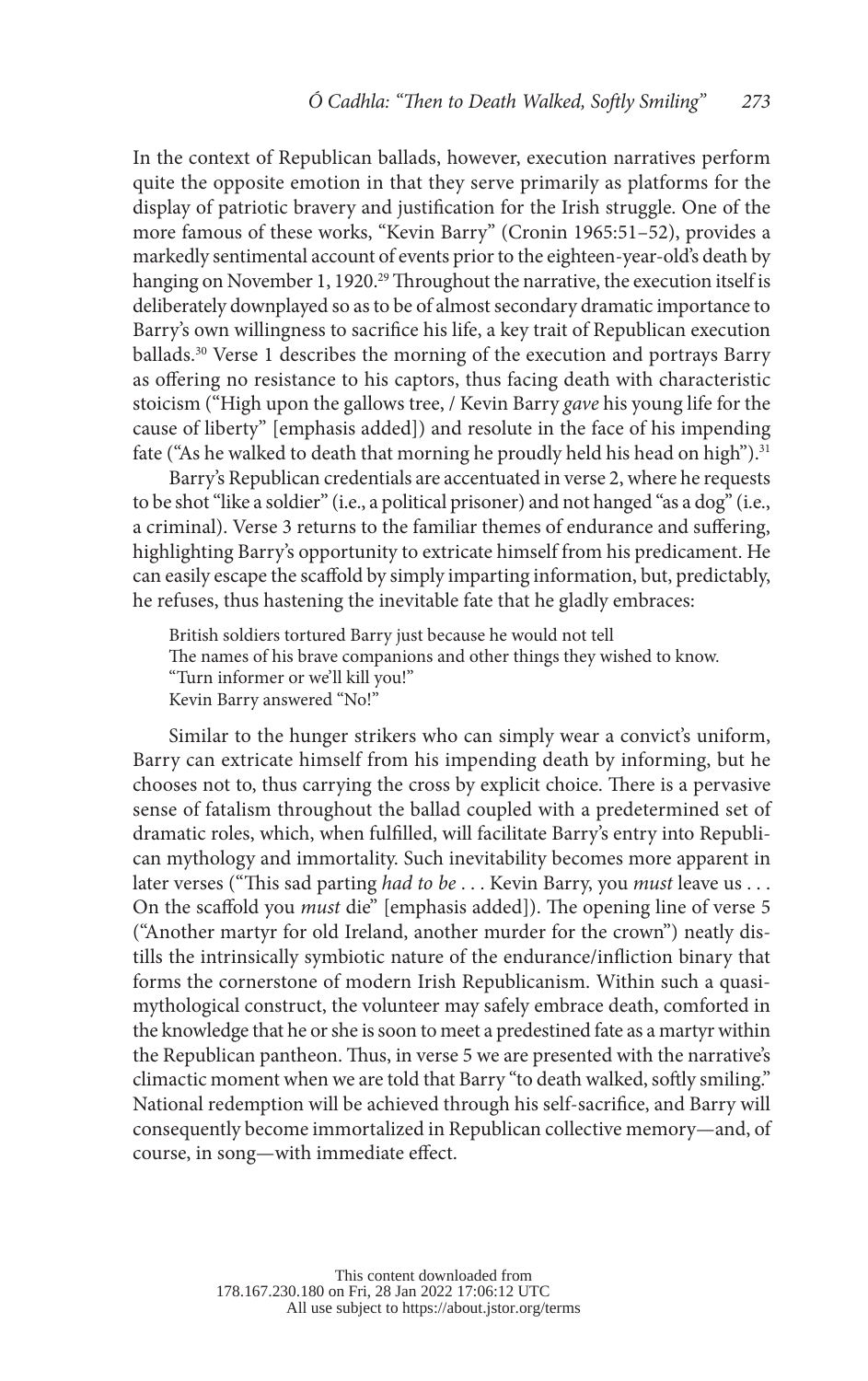A comparative narrative is to be found in "Brave Tom Williams" (*Songs of Resistance* 2001:13), a work detailing the final moments of a nineteen-year-old Belfast IRA man hanged in Crumlin Road Prison in 1942.<sup>32</sup> Prison communications from Williams prior to his execution display the now familiar traits of stoicism and endurance, coupled with a fatalistic willingness to self- sacrifice. The Irish struggle is again compared to the suffering of Christ ("our dear, beloved, tortured, crucified Erin" [McVeigh 1999:49]), and MacSwiney's maxim of victory via endurance is duly echoed.<sup>33</sup> Following the reprieve of his five coaccused, Williams wholeheartedly embraces his imminent martyrdom, stating: "Don't grieve for me, remember, from day one *this is how I wanted it*. *I wanted to die* and I'm happy that you five are going to live" (McVeigh 1999:70, emphasis added). Again, a Christ-like willingness to suffer so as to alleviate the fate of others is unmistakable, a theme returned to in the attendant ballad.

 The narrative is related several years after the execution and contains a certain gravitas due to the narrator—also a prisoner—witnessing the execution. The scene is set with depictions of grieving prisoners ("Of a night in Belfast Prison / Unashamedly, I saw men weep"), and, similar to the portrayal of Barry as "just a lad of eighteen Summers," Williams's youth is also pointedly accentuated; he is described as "a lad . . . [going] to meet his God on high . . . in the flower of manhood." Similarly, he proceeds to the gallows with unthinking bravery ("marching / . . . With head erect he shows no fear"). As evidenced in other death ballads under review, Williams's plight is representative of the broader colonial context in which a weakened captive (Ireland/Williams) seeks to invert the predominant power dynamic with a more dominant, oppressive adversary (Britain / the executioner). The obvious Christ-like symbolism of Williams assuming full responsibility for the shooting in order to facilitate the commutation of the death sentences of his coaccused is further developed within the narrative. Ireland's plight is again portrayed as a crucifixion and is representative of a suffering that Williams can himself alleviate via his own sacrificial act: "And proudly standing on that scaffold / Ireland's cross he holds so dear," the audience being later instructed to "keep memory of the morn / When Ireland's cross was proudly born."

 A lesser- known composition, "The Ballad of Tom Williams" (*Songs of Resistance* 2001:96), follows a similar narrative but stops short of describing the execution in such overtly sacrificial language. It does, nonetheless, make due reference to the standard Republican trope of portraying outright defeat as a victory that is to be achieved through the endurance, rather than by the infliction, of violence: "They have slaughtered our bravest, they have slandered their name, / But the end of the tyrant is hatred and shame." Thus, the execution of Williams may provide a short- term victory for the British authorities, but it is ultimately self- defeating, as his death, having redeemed Irish nationhood, will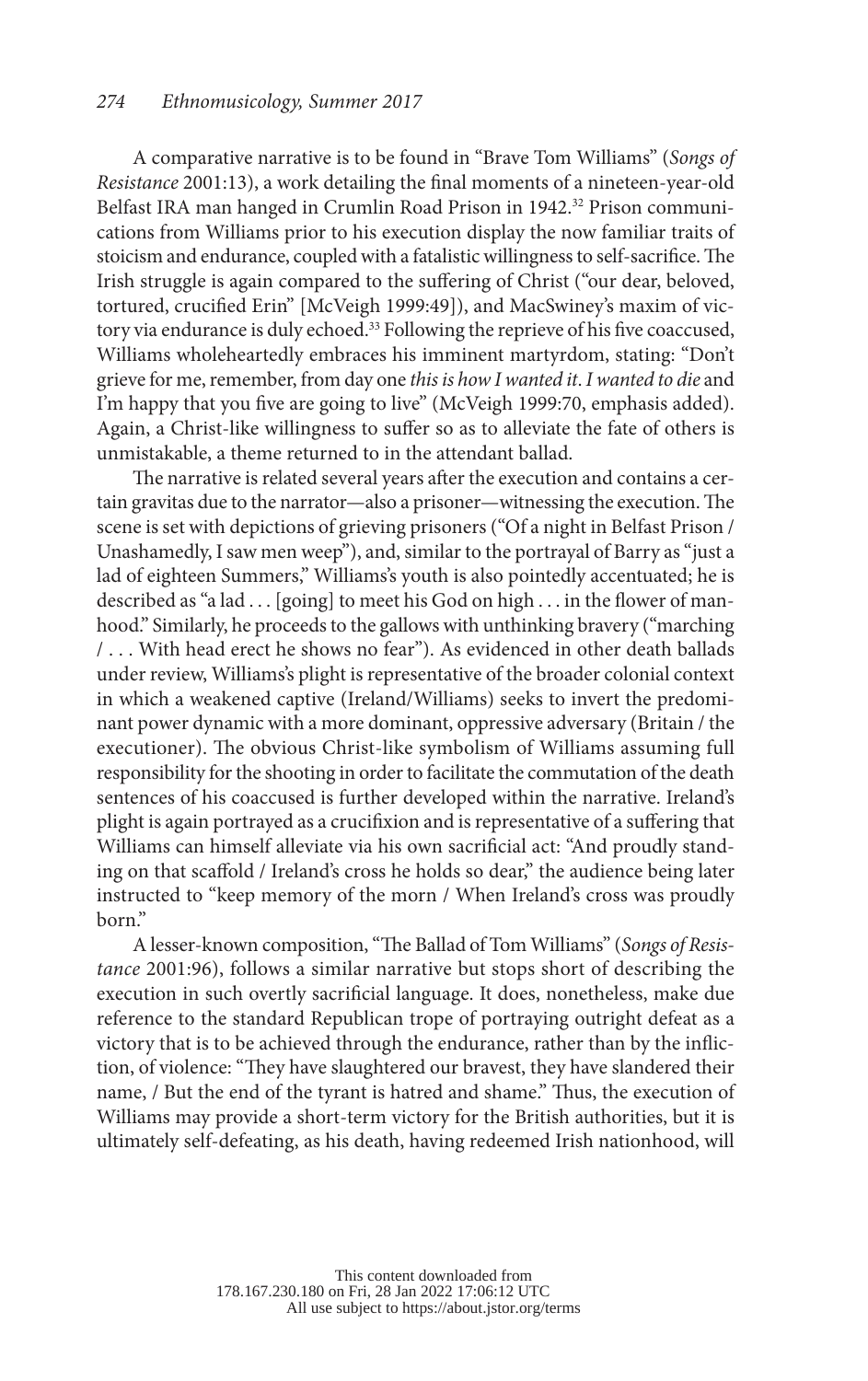simply inspire others to continue. In line with essentialist Republican dogma, the infliction of violence by the strong on the weak is effectively overturned and shown to be in itself an intrinsic weakness.

 Similar attempts at realigning the colonial power dynamic can be observed in other works previously discussed. As noted in "In Memory of Thomas Ashe," for example, although now physically dead, the hunger striker has comprehensively defeated his tormentors by embracing their aggression, thus neutralizing their superior strength. He has exposed them not as an all- powerful empire but as a vindictive oppressor who targets the weak. In accordance with the more dogmatic tenets of the Republican tradition, victory has been achieved through suffering what Britain has inflicted, as Ashe is now "triumphant, [as] dead he lay" (O'Mahony 2001:28). Similarly, in Ashe's own work "Let Me Carry Your Cross for Ireland, Lord!" (O'Mahony 2001:13–15), his sacrifice has a unifying force that inspires and reinvigorates his fellow Republicans and thus is an act that has rendered the enemy impotent: "With the men of Ireland around his bier / And the stranger's strength at bay." In "Ten Deathless Heroes Die and Ireland Lives" the final verse again seeks to shift the balance of power in the colonial relationship by portraying defeat as victory, claiming that the hunger strikers, *á la* Ashe, "triumph in death" and that now (somewhat fancifully, perhaps) "Britain rules no more" (*Songs of Resistance* 2001:17). Similarly, in the narrative of "Kevin Barry" (Cronin 1965:51), by embracing death, an obvious attempt is made at removing power from the English executioner so as to ultimately invert power as a weapon against him, a motif also in evidence in the death ballads of Williams, Ashe, and the 1981 hunger strikers. Thus, by enduring the violence that has been inflicted, the previously highlighted "perverse psyche of Republicanism," whereby abject defeat is essentially reconstructed as a victory, is very much evident throughout this selection of ballads and, indeed, predominates across the entire genre, despite significantly divergent narrative representations.

## **"I Shook Bold Freedom's Hand": The Obfuscation of Violence in Republican Song**

 Regardless of such attempts at power realignment, the jaundiced representations of political violence throughout the canon are worthy of further analysis. Among the most consistent conventions employed by ballad writers to convey the centrality of the self-sacrifice/endurance dialectic of Republican ideology is the marked absence of references to the actual violence perpetrated by the subjects of the ballads themselves. Acts of Republican violence (or even threats of same) are notable by virtue of their absence, although the need for such violence as an intrinsically justified reaction to British aggression is clearly implied. Consequently, Republican militants are never portrayed as aggressors who initiate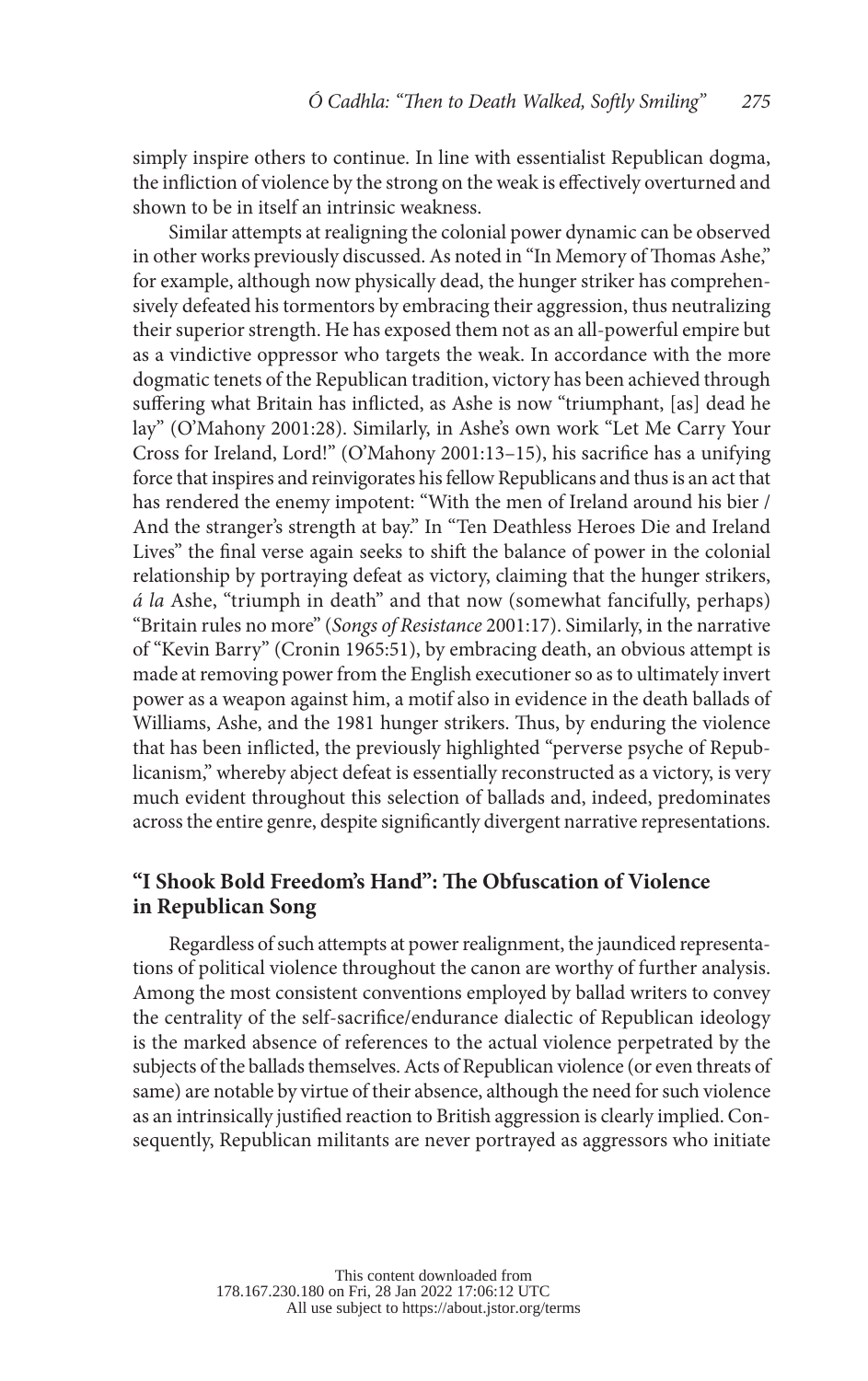violence but are ubiquitously revered as hero- martyrs who—as per the Mac-Swiney maxim—endure, suffer, and ultimately die for Ireland and her people. Thus, to explicitly connect them with violent activities would be to sully the ideological purity associated with their sacrificial deaths. Republican violence—if mentioned at all—is described in markedly opaque language and shown to be of negligible narrative consequence when juxtaposed against graphic descriptions of British aggression, which, as observed, must be "endured" (Zimmerman 1967:66).34 It will be noted that none of the ballads under review (with the exception of "Kevin Barry") give any indication as to the actual reason—violent or otherwise—for the subject's imprisonment. Even in this instance, the specific offense for which Barry was charged and convicted (i.e., murder) is deliberately obfuscated and portrayed in an almost genteel manner ("All around that little bakery / Where we fought them hand to hand"), again studiously avoiding any implication that it is the Republican who was the initial aggressor.

 A further example of such obfuscation is evident in "Joe McDonnell," a work recounting the final days of the fifth of the 1981 hunger strikers to die.<sup>35</sup> McDonnell himself narrates and mentions his imprisonment on four separate occasions; however, in each instance, he pointedly neglects to state the offense for which he was jailed.<sup>36</sup> As shown in similar songs, the ballad writer deliberately disassociates McDonnell from any explicit acts of violence, the actual reasons for his imprisonment being described in deliberately opaque language: "Then one fateful morning I shook bold freedom's hand, / For right or wrong, I tried to free my land" (*Songs of Resistance* 2001:107). The narrative remains focused on the peaceful endurance of McDonnell and, by extension, that of the rest of the hunger strikers, whose collective dignity is constantly juxtaposed against the aggression and intransigence of Britain. The latter is personified and addressed directly by McDonnell, who asks how "you dare to call me a terrorist / While you look down your gun?" He proceeds to invoke Britain's colonial history, telling how "you have plundered . . . divided . . . terrorised . . . ruled with an iron hand." Again, he justifies his (implied) involvement in political violence by placing the blame for the root cause of the conflict firmly on Britain, which has "brought this reign of terror to my land." As always, the latter is portrayed as the sole initiator of aggression, inflicting a violence that the Republican must endure for the collective good.

 Such deliberate evasion is relatively easily achieved in the context of hunger strike ballads in which, as discussed, the narrative focus remains on peaceful, stoic endurance. This is not the case, however, in works that narrate the deaths of armed and active Republicans. Thus, for an ideology that in its most doctrinaire incarnations lays such emphasis on the justification for, and indeed necessity of, political violence, this obfuscative treatment has provided ballad writers with some interesting literary challenges. Evidence of this thematic binary, coupled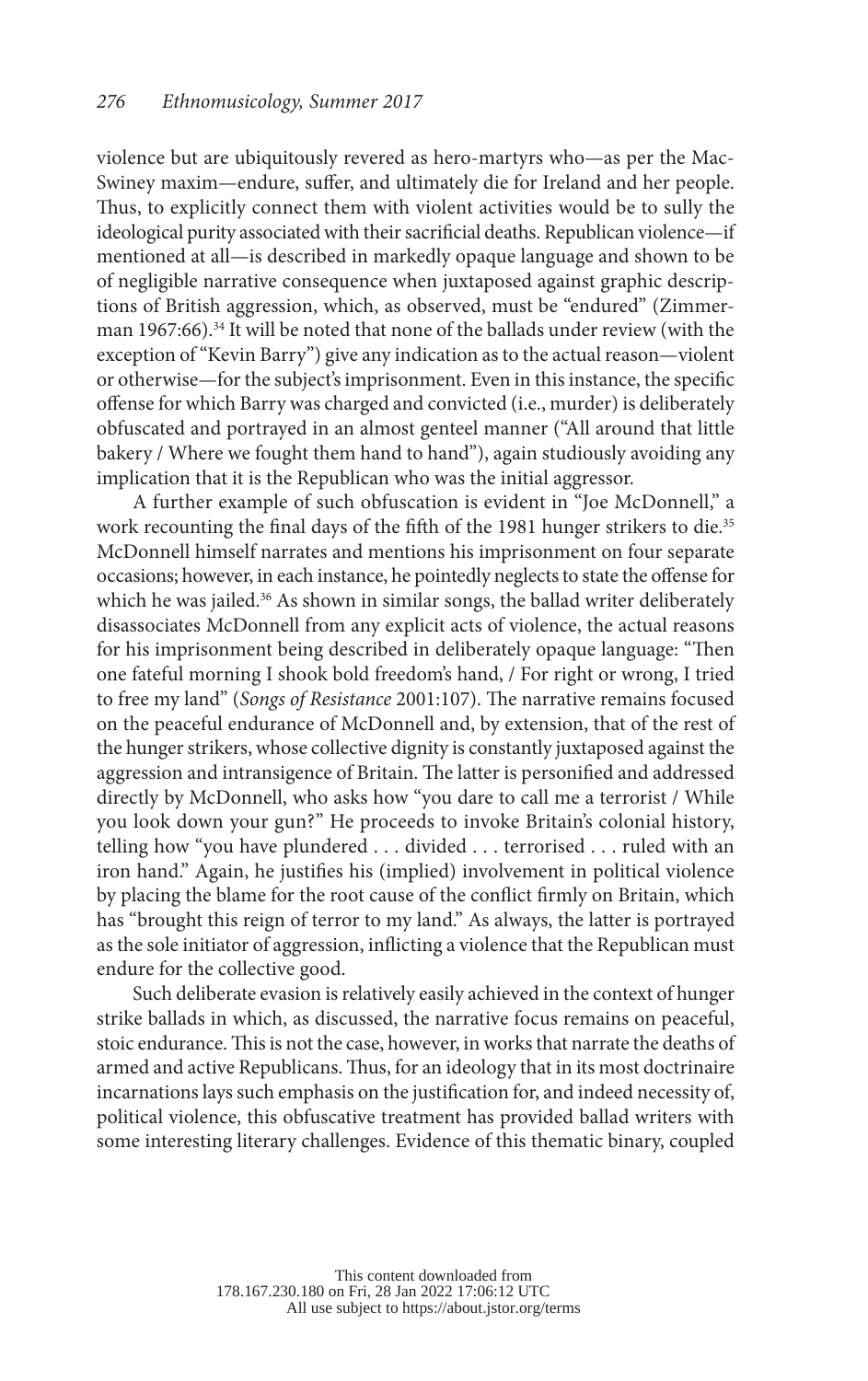with a wholly subjective portrayal of British state violence, is narrated in "The Ballad of Billy Reid" (*Songs of Resistance* 2001:69), a work that relates the killing of a Belfast IRA member by British soldiers in May 1971.<sup>37</sup> While not as explicitly self- sacrificial as other ballads under review here, the narrative does nonetheless construct Reid as the familiar martyr figure who endures, rather than inflicts, violence and who suffers in order to alleviate a communal grievance.

 The significantly uneven portrayal of violence is initiated in the opening verse when the narrator informs us of "a terrible wrong" and describes Reid's death quite graphically: "A man he lay dead, he'd been riddled with lead / And he died on the streets of Belfast" (i.e., Britain is the sole aggressor, having "riddled" a man with bullets while he was defending his community). By commencing the narrative with the actual killing of Reid himself (i.e., with no preceding explanation given as to why the armed IRA man was where he was when he was shot), the narrative firmly establishes Britain in the familiar role of aggressor. Not until verse 2 are we given the introductory account—postmortem—of Reid engaging militarily with British troops "when the bold IRA went out to fight for their land, / With an old Thompson gun" ("old" and "bold" being somewhat affectionate descriptors for armed violence) to simply "put the troops on the run" (i.e., to neither injure nor kill) and then "to return to their home" (i.e., the family man and reluctant revolutionary). The subjective portrayal of British state violence is developed further in verse 4, where the aggression is shown to be not solely restricted to the killing itself: "Although he lay dead, he was kicked in the head, / By the hair they dragged him around. / But they still fear him yet," an indicator that Reid's transition from active Republican to inspirational martyr has begun with immediate effect. The ballad finishes with the employment of Reid's death as an exemplar that the Irish people should follow, a standard propagandistic trope evident throughout Republican death ballads:

So if you think he was right, come and join in the fight And help to free Belfast. For the blood Billy shed, and although he lies dead, In our hearts his memory will last.

Such reconstruction of Republican violence into a form of self- immolation can also be observed in "The Loughgall Ambush," a similar narrative that relates the shooting dead of eight IRA members by an undercover British Army unit in 1987. The deliberate obfuscation of Republican violence is evident throughout, but particularly so in the title, where the use of the word "ambush" presents the audience with an interesting dichotomy. Despite the obvious fact that the members of the IRA unit were heavily armed and preparing to attack a Royal Ulster Constabulary (RUC) base at the time of their deaths, they are pointedly not depicted as launching the "ambush." Thus, from the vantage point of the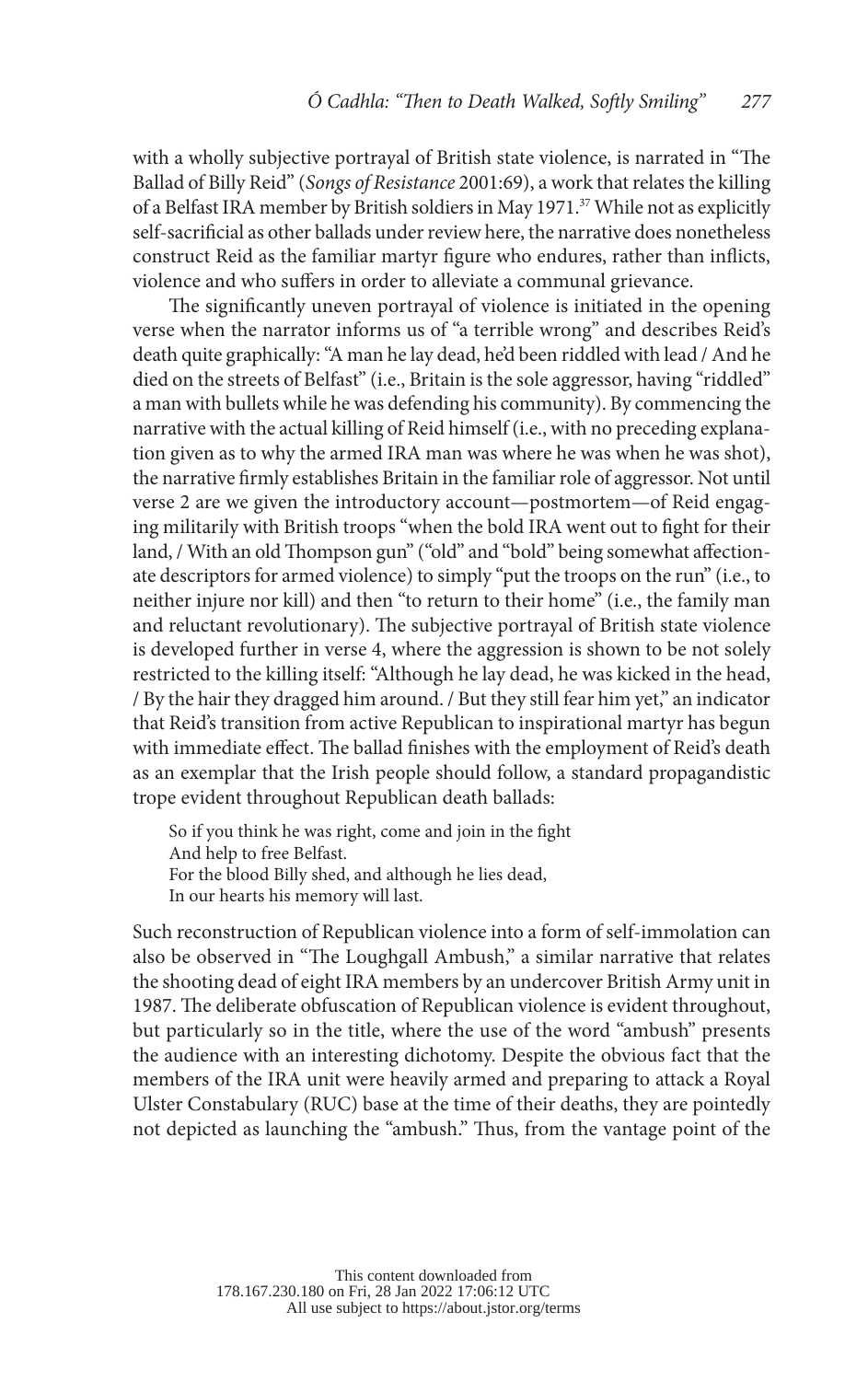Republican audience, the "ambush" is not the abortive IRA operation but rather the counterattack by the Special Air Service (SAS)—or, at the very least, there is deliberate ambiguity as to who was actually ambushing whom. The familiar contrast in language between British "inflictors" and Republican "endurers" is evident throughout.

 Verse 2 depicts picturesque country scenes of a "village street" where "the scent of apple blossom filled the air" "on a warm and misty Friday evening."38 The idyllic narrative is not interrupted by the planned IRA gun and bomb attack but rather by the mere presence of the SAS unit, whose "hidden eyes were watching everywhere." There is no mention of the intended IRA violence, except for an oblique reference to the fact that "the digger bomb had only reached its target." Thus, despite having a fully primed bomb and being heavily armed, the IRA men are deliberately shown to have until this point committed no actual aggression. As ever, it is the British alone who inflict violence: "The SAS did not want any prisoners / 'Shoot to kill!'—the orders were quite clear." Of course, we may safely assume that the IRA unit "did not want any prisoners" either and that it, too, was also prepared and willing to shoot (and, indeed, bomb) to kill. However, such narrative would obviously not sit easily as a musical representation of an ideology that endures rather than inflicts violence. At this point, the ballad effectively becomes a carbon copy of the Billy Reid narrative. Similar to Reid, who was "riddled" with bullets, the IRA unit has been "butchered" at Loughgall. Again, as with Reid, British aggression does not end with the killings themselves, and such violence is portrayed as being at best vengeful, at worst psychotic, as the IRA men's bodies are similarly abused and desecrated postmortem:

They butchered eight brave volunteers that evening, They were kicked and punched in case they were not dead. They dragged them up and down that Armagh village And filled their bodies full of British lead.

The collective national grief portrayed in verse 1 ("When the Irish nation bowed its head in sorrow, / Such sadness as the country's seldom known") is magnified in verse 3 to now include (somewhat implausibly) "the whole world," which is suitably "appalled" at this latest act of British "savagery." In the final verse, the narrator lists the names of the eight IRA men in succession, a popular literary device in Republican ballads described by Zimmerman as "strings of names . . . repeated in a litany like names of saints" (1967:66).<sup>39</sup> Republican martyrs from previous generations are cited in such narratives in order to confer past political legitimacy on the actions of the present. In an interesting convention, "The Loughgall Ambush" develops this motif not just by citing the dead but also by addressing them directly (using "you" three times and "your" twice), thus implying their status as living volunteers who have physically transcended the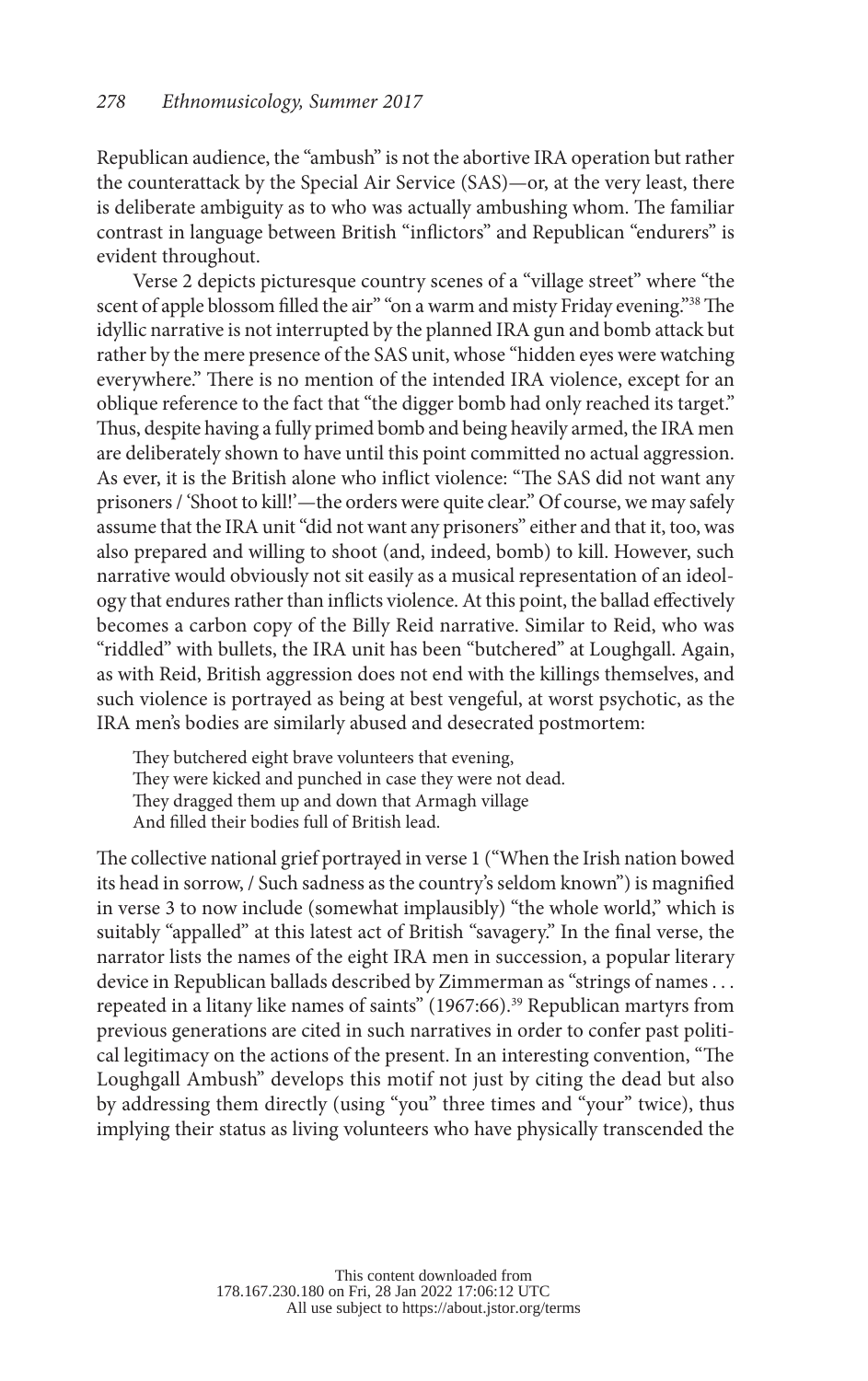grave. Such references to immortality are ubiquitous throughout the genre and constitute a central trope of twentieth- century Irish Republican ballads, despite their almost complete disappearance elsewhere from modern folksong (Ó Cadhla 2017).

### **Concluding Remarks**

 This article has examined the various representational features of death and martyrdom evident within the modern song tradition of Irish physical- force Republicanism. An overview of some of the more dominant tenets of the ideology has been presented so as to provide an academic framework within which such musical representations may be satisfactorily analyzed. An examination of Irish Republicanism has shown that the trope of exemplary self- sacrifice as a prerequisite for national regeneration and liberation predominates, along with a hagiographic elevation of protracted suffering and physical endurance. Self- sacrifice has proven to be a totem of enduring longevity and one of singular importance to physical- force Republicanism, which became particularly pervasive within the tradition from the end of the nineteenth century onward. Republican death ballads duly changed in tandem with this ideological shift by also embracing a cult of martyrdom and promoting the elevation of self- sacrifice as an iconic and exemplary act of patriotism within Republican popular culture. Various musicological aspects of the Republican song tradition have been examined, including cultural context, style, and arrangements, as well as the widespread censorship of such works by the Irish media from the early 1970s onward. An overview of a selection of works from the twentieth century has shown that these narrative representations of sacrificial death have enjoyed both a popularity and a consistency within the musical canon, particularly so in the 1916 revolutionary period, reemerging strongly at the time of the 1981 H- Block hunger strike.

 Ballads detailing sacrificial death form a particular subgenre within the Republican song tradition and continually act as conduits through which the martyrdom trope is promoted within militant Republicanism's broader ideological framework. The research has identified key dramatic devices used by ballad writers in order to convey the ideological centrality of self-sacrifice to Irish Republicanism. This is primarily achieved by the portrayal of self- sacrifice in significantly differing scenarios (i.e., not only in the more obviously selfimmolative context of hunger strikes but also via state executions and armed confrontations). Such narrative representations have resulted in deaths from the latter two categories becoming more thematically sacrificial and being duly elevated into a form of self-immolation. Within such musical output, there is a pervasive sense of fatalism on behalf of the individual Republican who embraces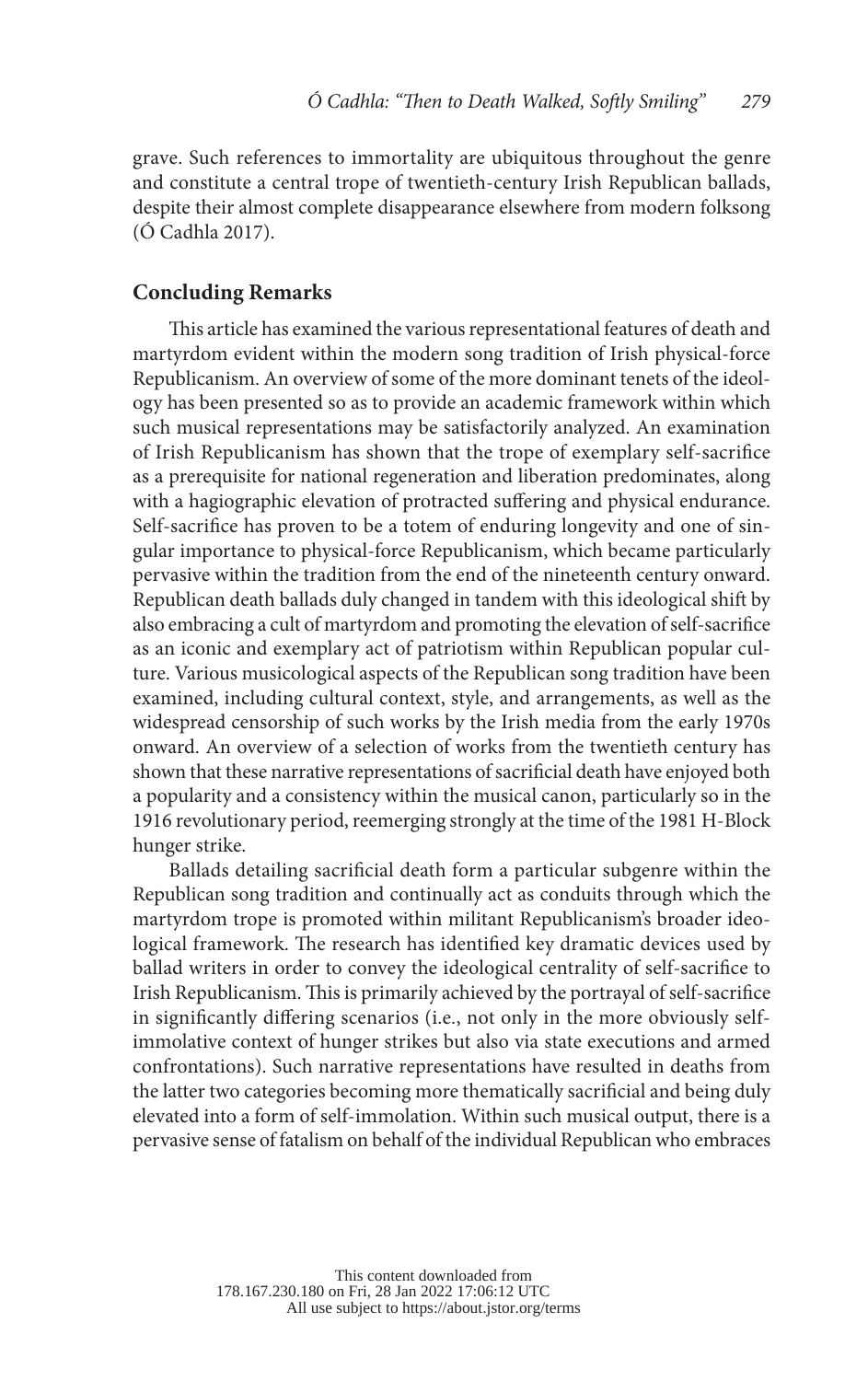a fate he or she chooses to endure for the sake of collective redemption and national liberation.

 The ballad writers consistently emphasize a calm, unflinching bravery as the Republican approaches death and, in doing so, attempts to realign the prevailing power dynamic within the British/Irish colonial relationship. In death, the Republican martyr triumphs by morally overpowering a markedly stronger opponent, thereby neutralizing its vastly superior military strength, which is in turn shown to be an intrinsic weakness. All of the works under review seek to draw upon the "perverse psyche of Republicanism," whereby resounding defeat is essentially reconstructed as victory. Death is the ultimate vehicle for such triumph and provides the Republican militant with a manifest sense of liberation that is clearly not attainable via outright military victory.

 The motif of interminable suffering is consistently promoted by ballad writers who deliberately obfuscate the issue of Republican violence. As demonstrated, it is the Republican who endures rather than inflicts, an ideological construct that has resulted in ballad narratives that provide heavily jaundiced depictions of Republican violent activity. It has been demonstrated that even in instances in which Republicans are armed and engaging their opponents militarily, the narrative is deliberately manipulated in order to portray Republican militants as suffering, rather than inflicting, the violence that they have themselves committed. Such deliberate obfuscation points to the centrality of the self- sacrifice and martyrdom tropes within militant Republicanism and, coupled with the representational differences previously discussed, conveys the extent to which ballad writers have sought to thematically represent this core ideological construct of physical- force Irish Republicanism within the attendant song tradition.

#### **Notes**

 1. Within the Irish political context, the term "Republican" is frequently encountered as a generic descriptor for those seeking political separation from Britain. Through time, it has been applied to such disparate sociopolitical groupings as communists, antiquarians, cultural nationalists, and language revivalists, among others. Thus, the descriptor has more diverse connotations than functioning solely as a reference for those who adhere to the doctrine of classic Republicanism, as it will also popularly describe a supporter of (if not an active participant in) armed activity in pursuit of an Irish Republic (McGarry 2003:10). English defines an Irish Republican as having "either specific attachment to a Republican form of government and/or an aggressive pursuit of such an arrangement" (2006:509). Connolly distinguishes twentieth- and twenty- first- century Irish Republicanism from the late eighteenth- century manifestation, highlighting "a narrowing of the term to denote the more intransigent or potentially violent forms of nationalism . . . evident in the contemporary Northern Ireland use of 'republican' to describe Sinn Féin and the IRA, as distinct from the 'Nationalist' SDLP" (1998:508). Consequently, the term is not one that has always been readily embraced by the mainstream political establishment in Ireland, despite oft- proclaimed adherence to the principles of res publica. For an interesting treatise on some of these complexities, see Jones (2005).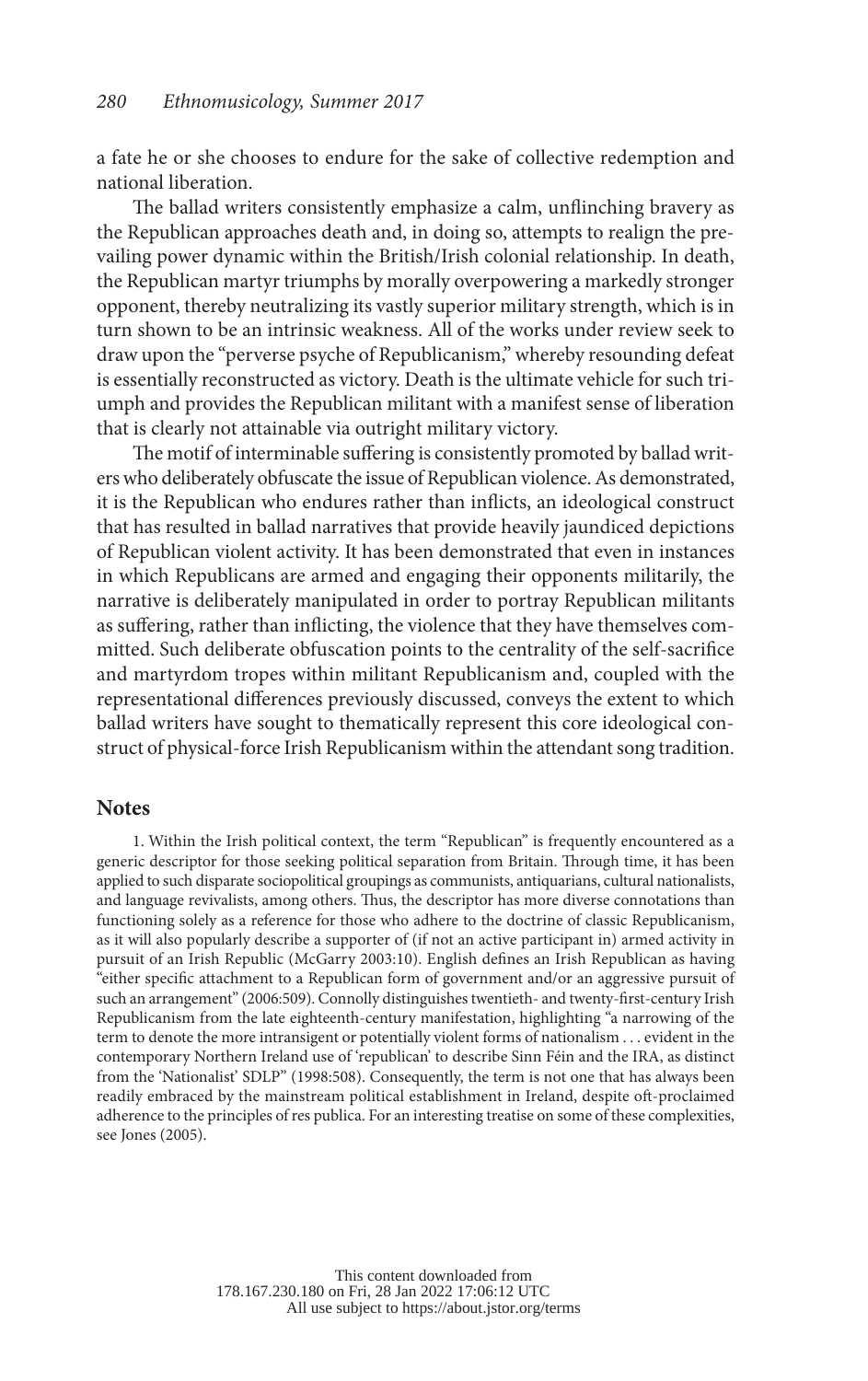2. Connolly describes how "an enduring link was forged between the English Crown and Ireland" subsequent to this date (1998:19). Thus, for doctrinaire Republicans this twelfth- century landing marks the effective "Year Zero" of the oft- quoted "800 years of occupation" by Britain. Such rhetoric can also be found in more mainstream discourse, with similar sentiments expressed—albeit couched in considerably more diplomatic language—in the Irish government publication *Facts about Ireland*: "Thus began the political involvement of England in Ireland which was to dominate the country's history in the succeeding centuries" (Government of Ireland 1995:22). Like so many other aspects of Irish history, the precise nature of this relationship is widely contested. For example, English (2006:24) disputes the notion of conquest per se and questions whether the Irish- British relationship was or is, in fact, colonial. Ó Broin, however, describes it as "a relationship undeniably colonial" (2009:19).

 3. For further reading on the sociopolitical structure of early Irish society, see Ó Corráin (1972).

 4. For an account on the markedly fractious nature of certain armed Republican organizations, see Holland and McDonald (1994).

 5. "Armed struggle" is described in the IRA's training manual as follows: "[Republicans] do not employ revolutionary violence as our means without being able to illustrate that we have recourse to no other means" (reproduced in O'Brien 1995:353). See also, Sinn Féin policy document *Towards a Lasting Peace in Ireland* (1992): "Armed struggle is recognised by Republicans to be an option of last resort when all other avenues to pursue freedom have been attempted and suppressed" (reproduced in B. O'Brien 1995:358).

 6. McKearney has described this ideological position thus: "Armed struggle is . . . fetishised and given prominence over wider political, social and economic struggles" (2011:x). For further insight into Republicans' view of "armed struggle" as a principle in itself, see "The Keeper of the Flame: Timeless Republicanism" in Frampton (2011:43–49). See also Liam O'Dowd: "Critics of Irish Republicanism emphasize its history of political failure, its tendency to split, its elitist and militarist aspects, and its quasi- theological preoccupation with the abstraction of 'the Republic'" (in Lalor 2003:927).

 7. Patrick Pearse (1879–1916) was a Dublin- born barrister, poet, playwright, educationalist, Irish- language revivalist, and Republican militant. On May 3, 1916, he was executed by firing squad in Kilmainham Gaol, Dublin, for his role in the Easter Rising of that year. The themes of self- sacrifice and martyrdom are pervasive in much of Pearse's literary works and speeches, particularly in the years immediately preceding the Rising. For further reading, see Higgins and Uí Chollatáin (2009). Jeremiah O'Donovan Rossa (1831–1915) was convicted in 1865 on conspiracy and treason charges and sentenced to penal servitude for life. He was released and exiled under a general amnesty in 1870 and died in New York in 1915. Pearse's famous 1915 polemic at Rossa's graveside reads as follows: "Life springs from death; and from the graves of patriot men and women spring living nations. The defenders of this Realm have worked well in secret and in the open. They think that they have pacified Ireland. They think that they have purchased half of us and intimidated the other half. They think that they have foreseen everything, think that they have provided against everything, but the fools, the fools, the fools! They have left us with our Fenian dead, and while Ireland holds these graves, Ireland unfree shall never be at peace" (Pearse 1916:133–37). It should be noted that the "blood- sacrifice" thesis within Irish Republicanism has not gone unchallenged and is by no means universally accepted within scholarly discourse. For further reading, see Greaves (1991).

 8. Similar to previous and subsequent insurrections, the Easter Rising was carried out by its leaders in spite of a marked absence of any realistic prospects of military victory, again pointing to the primacy of self- sacrifice and political rebirth within physical- force Irish Republicanism. Connolly refers to "the sketchy nature of their planning suggest[ing] that most were driven less by a real hope of victory than by the idea of reviving nationalist militancy through a bold gesture" (1998:514).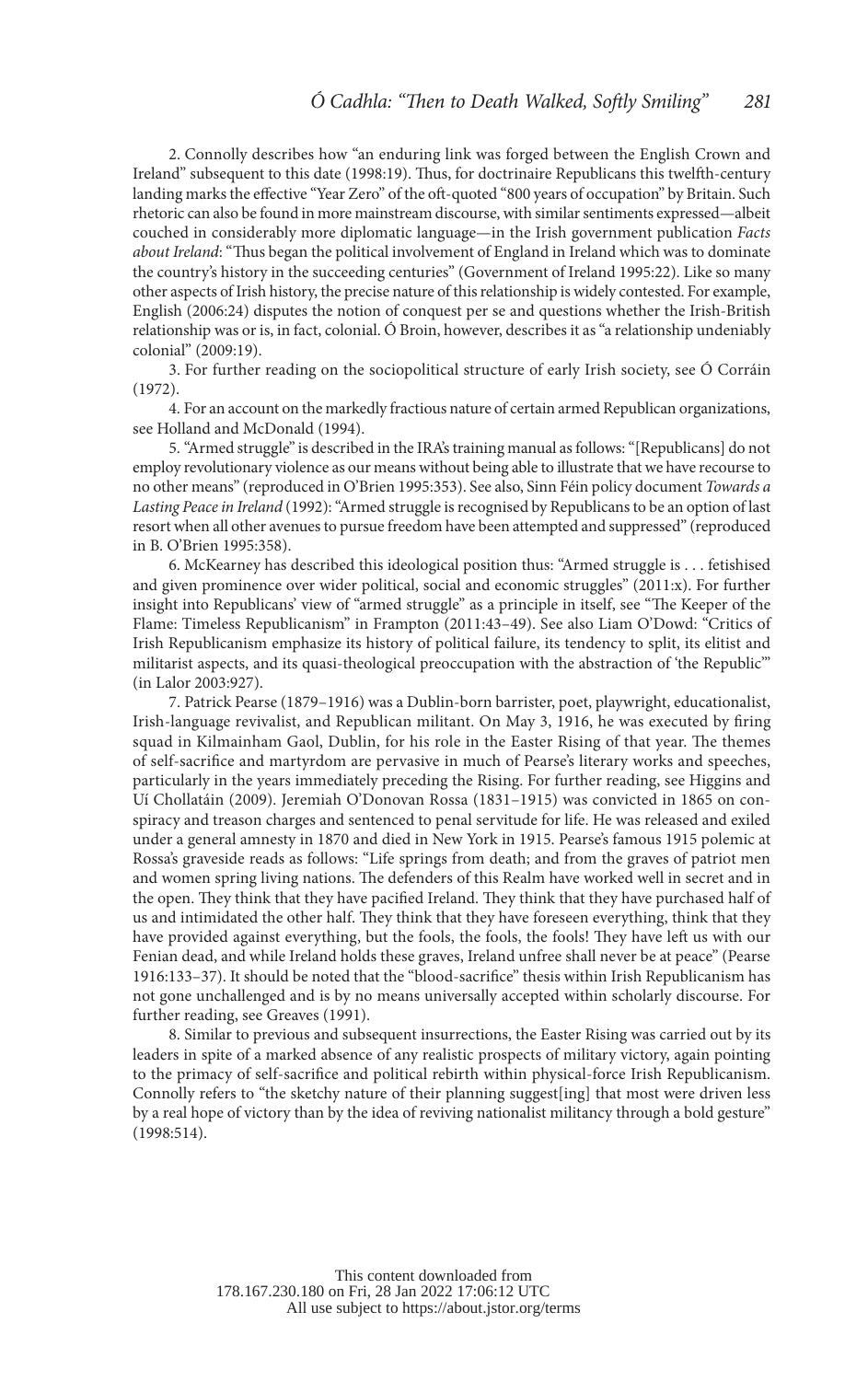#### *282 Ethnomusicology, Summer 2017*

 9. Terence MacSwiney (1879–1920) was Lord Mayor of Cork at the time of his arrest for "possession of seditious materials" in August 1920 (Flynn 2011:43). He died after a hunger strike in Brixton Prison, London, on October 25, 1920. MacSwiney's fast was to last a total of seventyfour days, the longest recorded hunger strike to death by an Irish Republican prisoner. The relevant quotation reads: "The contest on our side is not one of rivalry or vengeance, but of endurance. It is not those who can inflict the most, but those that can suffer the most who will conquer. . . . It is conceivable that the army of occupation could stop us functioning for a time. Then it becomes simply a question of endurance. Those whose faith is strong will endure to the end in triumph" (Coogan 1980:15).

 10. Under this system, following a legal transgression, redress could be gained for a plaintiff by hunger striking—to death if necessary—outside the transgressor's home in order to publicly shame him into restorative action. A number of scholars have urged caution regarding any suggestion of an explicit connection between this legal convention and the modern- day Republican hunger strike (Connolly 1998:204; English 2006:379). Regardless of such contentions, the inversion of an opponent's superior strength as a moral weapon would continually provide a powerful totem for Irish Republicans over the course of several centuries.

 11. It should also be noted that the late nineteenth- century embracing of the sacrificial martyr as an inspirational trope was, in part, an unstated acknowledgment by Republicans of the increasing unlikelihood of an outright military victory over Britain. This development represents a clear attempt at shifting the center of power in the British- Irish colonial dynamic, a feature that is evident throughout all of the ballads under review.

 12. See Shields: "It is true that current songs expressing extreme republican or 'loyalist' views are censored on radio and television, North and South; a fact suggesting not only that these songs are an effective vehicle of subversion but that the views they express are rampant. Neither conclusion is justified" (1993:176).

 13. See Connolly: "The extent to which contemporary political ballads inspired by the Northern Ireland conflict were proscribed by the British and Irish media awaits research" (1998:36).

 14. The quotation is taken from an unreleased and unofficial recording of Moore by Republican prisoners at the jail on February 7, 1990, which is in the possession of the author. The recording has been widely copied and circulated within Republican circles ever since.

 15. The song in question is the 1981 hunger strike ballad "The Time Has Come," a heavily nuanced narrative consisting of a monologue by a dying hunger striker who pleads with his mother not to allow medical intervention to save his life should he slip into unconsciousness. The hunger striker is not identified but is thought to be INLA (Irish National Liberation Army) member Patsy O'Hara, who died on May 21, 1981, after sixty- one days without food.

 16. Moore is referring here to *An Phoblacht / Republican News*, the weekly political newspaper of Sinn Féin, which carried IRA statements and reports of military activity by the organization ("An Phoblacht" translates as "The Republic").

 17. It should be noted that while the reference to RTÉ banning the song is correct, Moore engages in some considerable artistic license about the identity of the reviewer and is clearly playing to his exclusively Republican audience. In his 2003 autobiographical work, *One Voice: My Life in Song*, Moore identifies the journalist in question as Derry socialist activist Éamon McCann (b. 1943**–**) (128).

 18. This self- censorship was further alluded to by Geraghty, who writes that "by the mid-1970s, The Dubliners were performing less often in Ireland and more and more frequently abroad, especially in continental Europe, where they could convey a clear musical expression of Ireland at a time when the country was more and more torn internally" (1994:135).

 19. "Joe McDonnell" alternates between keys but is primarily a major key arrangement in each of the four verses (about the dying hunger striker), shifting to minor in the chorus (about the history of British colonial aggression), giving a discernibly more sinister and darker sense at this point of the narrative.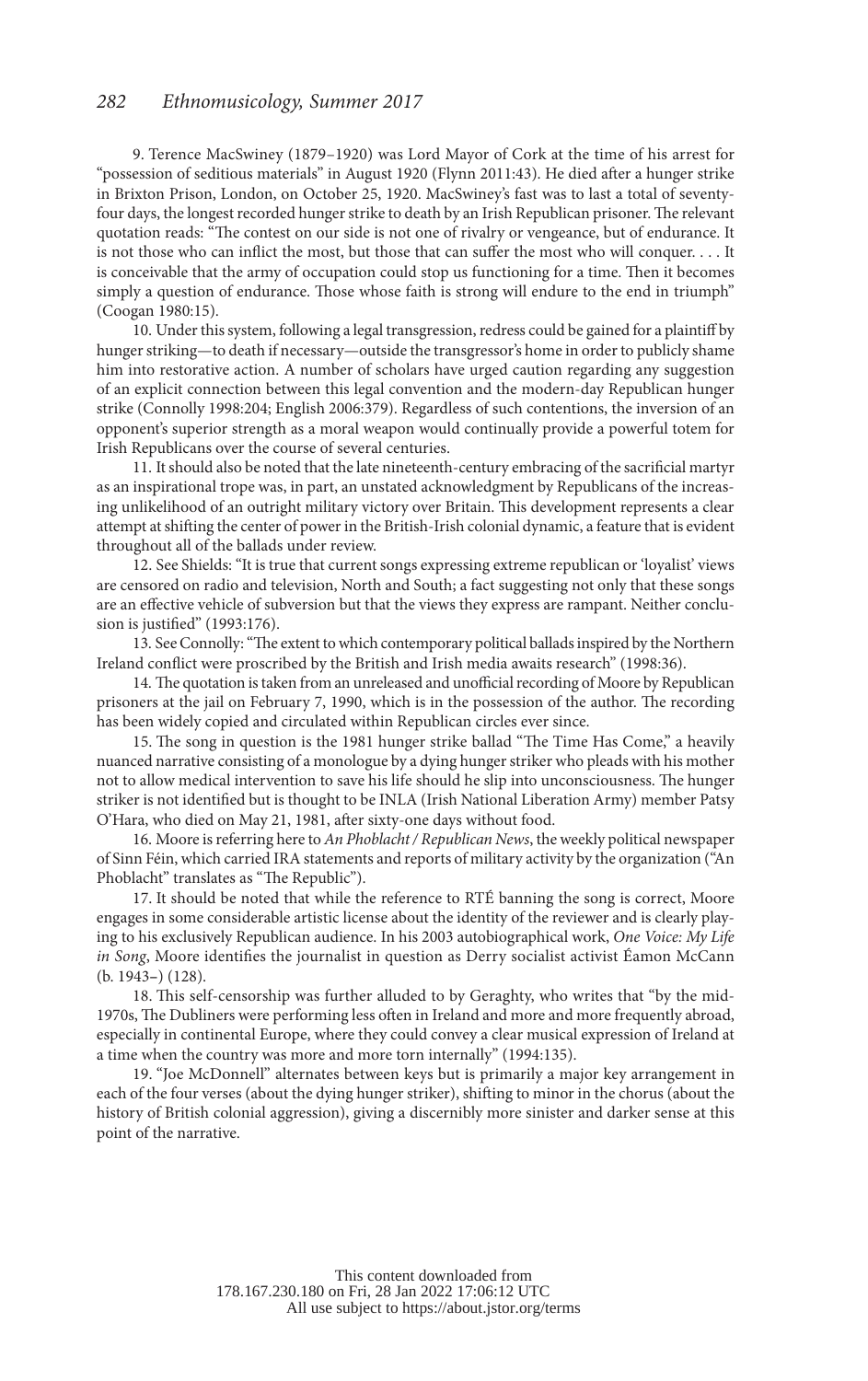20. While there are, of course, modern ballads set to "darker" musical arrangements, using minor keys or Mixolydian modes, these tend to be more generic political works that do not narrate a specific Republican martyr's death. Popular examples include "The Foggy Dew" and "Come Out Ye Black and Tans." It should be noted that both of these works are arranged in quick march time.

 21. It is perhaps noteworthy that deaths via natural causes are very much absent from the Republican ballad tradition.

 22. Similar sentiments were expressed by senior Sinn Féin figure Martin McGuinness in a 1985 BBC interview: "The responsibility for every death in Ireland, whether it be the death of a British soldier, an IRA man, an RUC [Royal Ulster Constabulary] man, a UDR [Ulster Defence Regiment] man, or innocent civilians . . . at the end of the day, responsibility for all that lies at the feet of the British government. They are the people responsible. . . . They are the people who must pick up the tab for all that, not the people of Ireland" (http://www.youtube.com/watch?v=aJeW3pWE7JI; see also Ó Broin 2009:13).

 23. Thomas Ashe (1885–1917) was sentenced to death for his role in the 1916 Rising, the sentence being later commuted to penal servitude for life. Following a general amnesty in June 1917, he was rearrested and charged with sedition and sentenced to two years' hard labor. He embarked on a hunger strike for political status in Mountjoy Prison, Dublin, where he died from the effects of force- feeding by prison staff on September 25, 1917 (O'Mahony 2001:19–22).

 24. Compare the Marian prayer "Hail, Holy Queen": "To thee do we send up our sighs, mourning and weeping in this vale of tears." The name Róisín Dubh translates as "Dark Róisín." It is an archaic poetic personification of Ireland. For further discussion on ballad imagery portraying Ireland as a grieving mother, see Zimmerman (1967:66).

 25. It is perhaps an interesting insight into the militant mindset that these anonymous Republicans appear to be more focused on their own dying than on Ireland actually living.

 26. Up to and including the present day, Republicans consistently demand recognition as political prisoners while incarcerated. The hunger strike of 1981, which resulted in the deaths of ten prisoners, took place at the Maze Prison (known to Republicans as "the H- Blocks of Long Kesh") outside Belfast and was preceded by five years of protest actions in which prisoners refused to wear convict uniforms, opting instead to cover themselves in blankets. What became known as "the Blanket Protest" escalated in 1978 when prisoners refused to leave their cells to wash or empty chamber pots. This followed the prison authorities' decision to deny the prisoners permission to wear a blanket or towel to the washroom and toilet facilities. There were consistent allegations of prison staff brutality. Conditions in the prison deteriorated quite rapidly when prisoners began a campaign of smearing excrement on the walls and ceilings of their cells and emptying chamber pots under cell doors and out windows, events that would ultimately lead to the hunger strikes of 1980–81. For further reading, see Beresford (1987); Coogan (1980); Hennessy (2014); O'Malley (1991).

 27. Both the original and the reworked versions were written by Dublin songwriter Pearse McLoughlin. "Forever on My Mind" first appeared on Irish folk singer Christy Moore's 1986 LP *Spirit of Freedom*, which was released by Moore (unknown to his recording company, WEA) as a benefit album for the families of Republican prisoners. The album was subsequently withdrawn from circulation by WEA. Moore (2003:55, 102) had a long- standing involvement in the H- Block protest campaign as far back as 1979.

 28. The similarity between the imagery employed in the above quotation and that found in "In Memory of Thomas Ashe" is notable (i.e., "the glory of that cross was his").

 29. Kevin Barry (1902–20) was born in Fleet Street, Dublin, and joined the IRA at age sixteen. On September 20, 1920, he was captured following an attempt to relieve arms from a British Army patrol in Dublin during which three soldiers were killed. He was subsequently convicted of murder and sentenced to death by hanging. A campaign to secure his reprieve quickly ensued, resulting in Barry becoming something of an international cause célèbre. He was hanged in Mountjoy Prison, Dublin, on November 1, 1920. The execution of such a relatively young man, coupled with his widely reported bravery while in custody, provided excellent copy to contemporary ballad writers.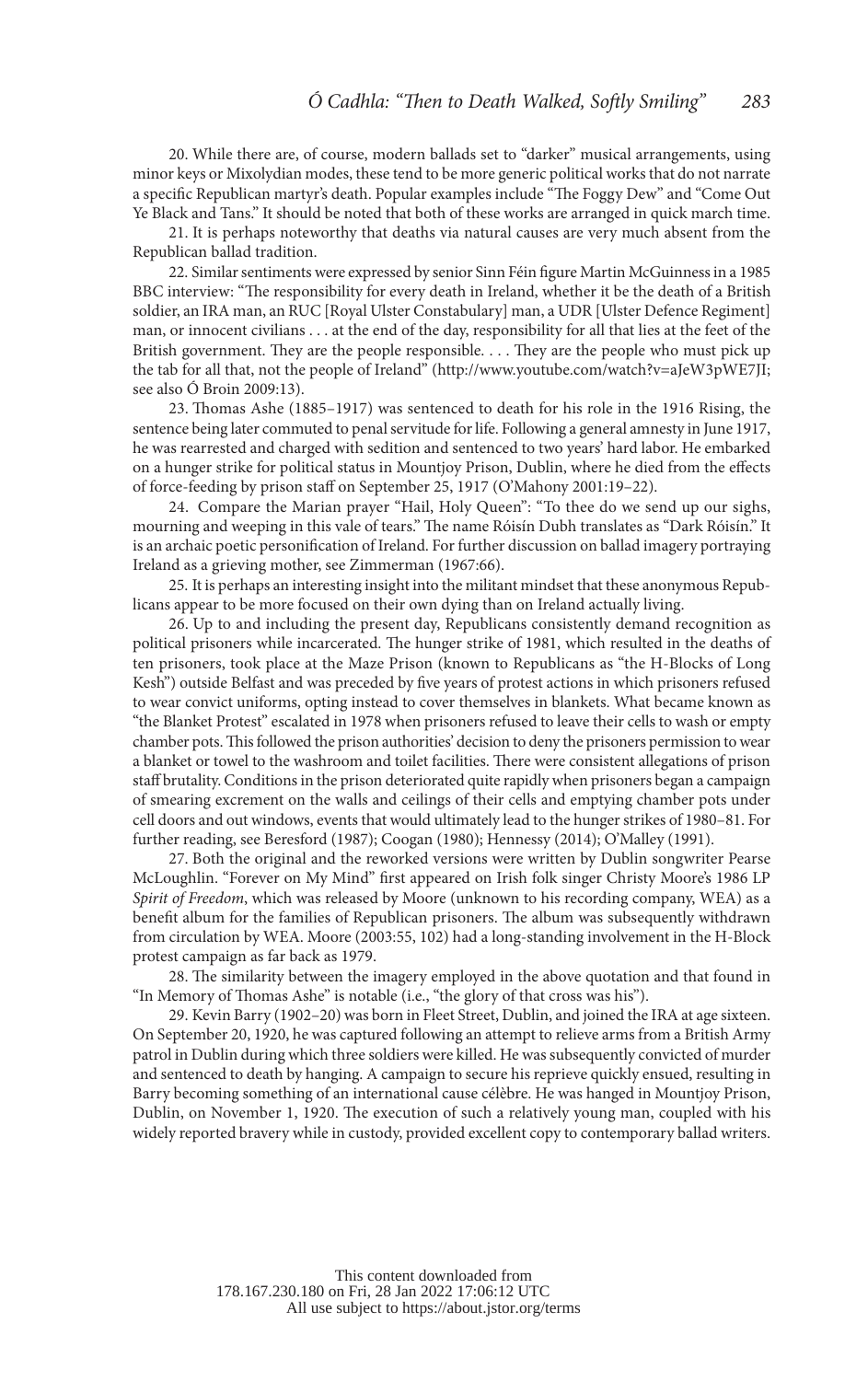Several works were penned, the most famous being the anonymous composition described here, which was written in Glasgow at the time of the execution (*Irish Press*, August 5, 1951). This version gained worldwide popularity through recordings and performances by such diverse artists as Paul Robeson and Leonard Cohen, among others.

 30. The descriptions of Barry's final moments before his execution in contemporary press reports varied between sympathy ("The boy met his death with cheerfulness and courage" [*Guardian*, November 2, 1920]) and hagiography ("He goes to the scaffold praying for his friends and enemies. . . . Young Barry . . . went to the sacrifice calmly and serenely. . . . Another young life has been freely given for Ireland" [*Freeman's Journal*, November 1, 1920]).

 31. The line "High upon the gallows tree" also appears in an earlier execution ballad entitled "God Save Ireland."

 32. Along with five others, Williams (1923–42) was charged with murder for his role in a diversionary IRA operation to facilitate the passage of a banned Easter 1916 commemorative march in West Belfast, during which a member of the RUC was shot and fatally injured. While all six were initially convicted and sentenced to death, the sentences of the other five were commuted to terms of life imprisonment due to Williams taking personal responsibility for leading the operation (McVeigh 1999:36–38). Following his execution by hanging on September 2, 1942, Williams was interred in the yard of Crumlin Road Prison. A lengthy campaign by his family and Republicans to secure the release of his remains was unsuccessful until 2000, when Williams was exhumed and reburied in the Republican Plot of Milltown Cemetery, Belfast.

 33. The relevant quotation reads: "To carry on, no matter what the odds are against you, to carry on no matter what torments are inflicted on you. The road to freedom is paved with suffering, hardships and torture" (McVeigh 1999:49).

 34. Conversely, Republican armed activity is regularly portrayed in a markedly lighthearted, semi- ironic manner. See, for example, "Auf Wiedersehen to Crossmaglen," "My Old Man's a Provo," "My Little Armalite," and "Say Hello to the Provos."

 35. Joe McDonnell (1951–81), a member of the IRA from Andersonstown, Belfast, was interned without trial during 1972–73. He was rearrested in October 1976 following an arson attack, for which he was sentenced to fourteen years. McDonnell contested the Irish General Election in June 1981—in absentia—on the Anti**–**H Block / Armagh ticket for the constituency of Sligo/ Leitrim and received 5,693 votes. He died on July 8, 1981, on the sixty-first day of his fast.

 36. The relevant lines read: "All my young ambitions met with bitterness and hate. / I soon found myself inside a prison gate"; "many months of interment on The Maidstone, in The Maze"; "I found myself in prison once again"; "I was sentenced to the H- Blocks for 14 years or more."

 37. Billy Reid (1939–71) was part of an IRA unit that ambushed a British Army patrol in Belfast city center, resulting in the wounding of two British soldiers and in Reid's own death (*Tírghrá* 2002:14).

 38. "The Loughgall Ambush" text can be found at http://mudcat.org/thread.cfm?threadid=24991, accessed May 8, 2015.

39. The final verse reads:

Farewell to Paddy Kelly and Jim Lynagh, no more you'll lead your fighting unit forth. Side by side with Pádraig McKearney and Tony Gormley, you died to drive the British from

- the North.
- Declan Arthurs and the youthful Séamus Donnelly, on that night you were the youngest of them all.
- Gerry O'Callaghan and the gallant Eugene Kelly, your blood still stains the pavements of Loughgall.

This device is also evident in the chorus of the previously discussed "Forever on My Mind," in which the names of the 1981 hunger strikers are similarly cited: "O'Hara, Hughes, McCreesh and Sands; Doherty and Lynch; McDonnell, Hurson, McElwee, Devine."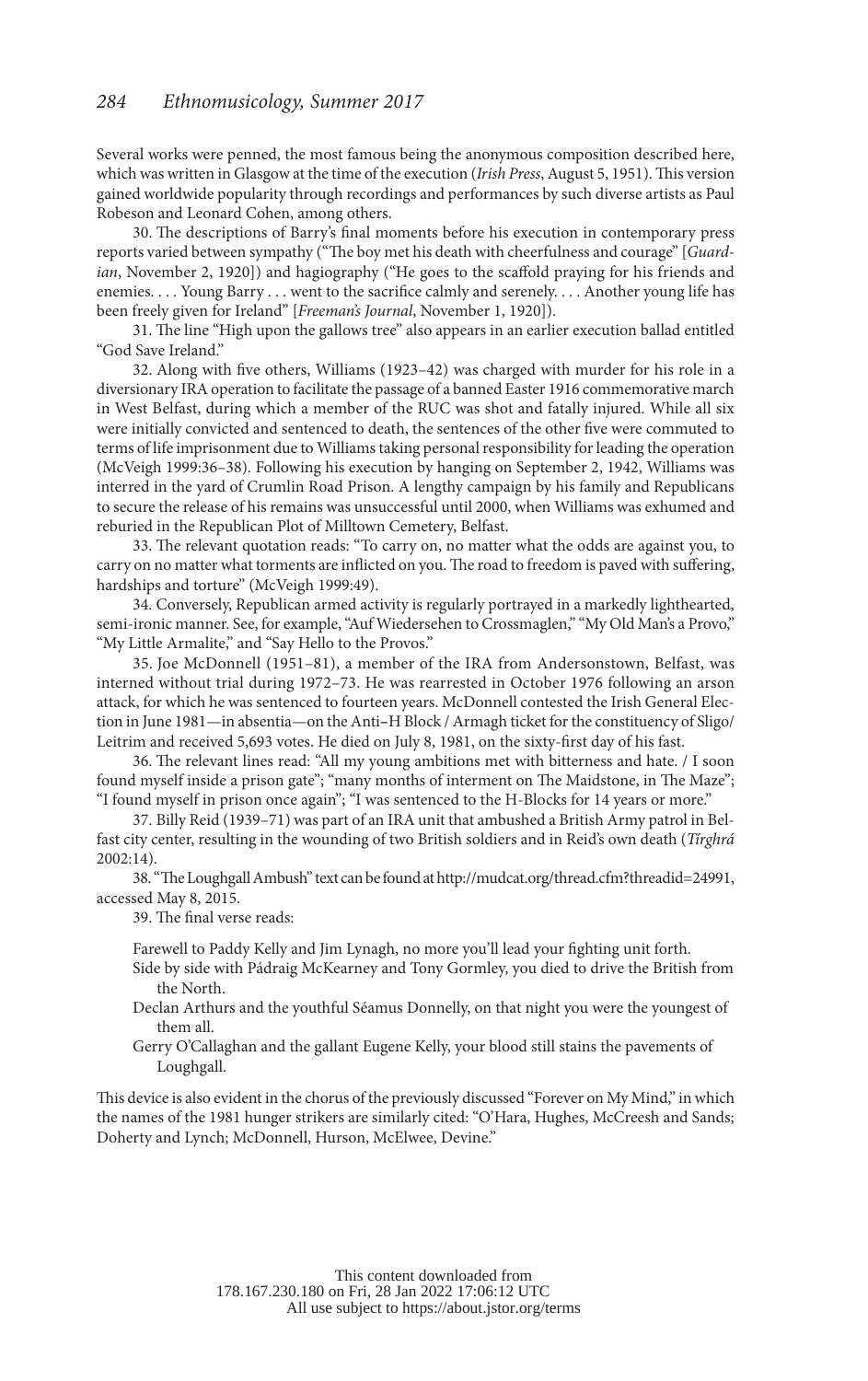#### **References**

BBC. 1985. "At the Edge of the Union." In the series *Real Lives.* Produced by Paul Hamann. Television program.

Beresford, David. 1987. *Ten Men Dead: The Story of the 1981 Irish Hunger Strike*. London: Harper Collins.

Biggs, Michael. 2005. "Dying without Killing: Self- Immolations, 1963–2002." In *Making Sense of Suicide Missions*, edited by Diego Gambetta, 178–203. Oxford: Oxford University Press.

Bishop, Patrick, and Eamon Mallie. 1987. *The Provisional IRA*. London: Corgi.

Boyce, D. George. 1996. "1916: Interpreting the Rising." In *The Making of Modern Irish History: Revisionism and the Revisionist Controversy*, edited by D. George Boyce and Alan O'Day, 163–87. London: Routledge.

Boyle, Mark. 2011. *Metropolitan Anxieties: On the Meaning of the Irish Catholic Adventure in Scotland*. Surrey: Ashgate.

Casey, George, Neil Rosenberg, and Wilfred Wareham. 1972. "Repertoire Categorization and Performer- Audience Relationships: Some Newfoundland Folksong Examples." *Ethnomusicology* 16 (3): 397–403.

Connolly, Seán J., ed. 1998. *Oxford Companion to Irish History*. Oxford: Oxford University Press. Coogan, Tim Pat. 1980. *On the Blanket*. Dublin: Wards River Press.

———. 2005. *1916: The Easter Rising*. London: Phoenix House.

Corcoran, Mary P., and Mark O'Brien, eds. 2005. *Political Censorship and the Democratic State: The Irish Broadcasting Ban*. Dublin: Four Courts Press.

Cronin, Seán. 1965. *The Story of Kevin Barry*. Cork: National Publications Committee.

Currie, P. M., and Max Taylor, eds. 2011. *Dissident Irish Republicanism*. London: Continuum.

English, Richard. 2004. *Armed Struggle: The History of the IRA*. New York: Oxford University Press. ———. 2006. *Irish Freedom: The History of Irish Nationalism*. London: Macmillan.

- Ferris, William. 1970. "Racial Repertoire among Blues Performers." *Ethnomusicology* 14 (3): 439–49.
- Ferriter, Diarmaid. 2012. *Ambiguous Republic: Ireland in the 1970s*. London: Profile Books.
- Flynn, Barry. 2011. *Pawns in the Game: Irish Hunger Strikes 1912–1981*. Cork: Collins Press.
- Frampton, Martyn. 2011. *Legion of the Rearguard: Dissident Irish Republicanism.* Dublin: Irish Academic Press.
- Geraghty, Luke. 1994. *Luke Kelly: A Memoir*. Cork: Cork University Press.

Government of Ireland. 1995. *Facts about Ireland*. Dublin: Department of Foreign Affairs.

- Greaves, C. Desmond. 1991. *1916 as History: The Myth of the Blood Sacrifice*. Dublin: Fulcrum Press. Hennessy, Thomas. 2014. *Hunger Strike: Margaret Thatcher's Battle with the IRA.* Kildare: Irish Academic Press.
- Higgins, Róisín, and Regina Uí Chollatáin, eds. 2009. *The Life and After- Life of P. H. Pearse / Páraig Mac Piarais: Saol agus Oidhreacht*. Dublin: Irish Academic Press.

Holland, Jack, and Henry McDonald. 1994. *INLA: Deadly Divisions*. Dublin: Torc.

Jackson, Thomas. 1971. *Ireland Her Own: An Outline History of the Irish Struggle*. Dublin: Lawrence & Wishart.

Jones, Mary, ed. 2005. *The Republic: Essays from the Thomas Davis Lecture Series.* Cork: Mercier. Kearney, Richard. 1980–81. "The IRA's Strategy of Failure." *Crane Bag 4* (2): 62–70.

Kelly, Fergus. 1988. *A Guide to Early Irish Law.* Dublin: Dublin Institute of Advanced Studies. Lalor, Brian, ed. 2003. *The Encyclopaedia of Ireland*. Dublin: Gill & Macmillan.

McCann, May. 1995. "Music and Politics in Ireland: The Specificity of the Folk Revival in Belfast." *British Journal of Ethnomusicology* 4:51–75.

———. 2003. "Republican and 'Rebel' Song." In *The Encyclopaedia of Ireland*, edited by Brian Lalor, 927–28. Dublin: Gill & Macmillan.

McGarry, Fearghal. 2003. *Republicanism in Modern Ireland*. Dublin: University College Dublin Press. McGimpsey, Chris. 1982. "Border Ballads and Sectarian Affrays." *Clogher Record* 11 (1): 7–30.